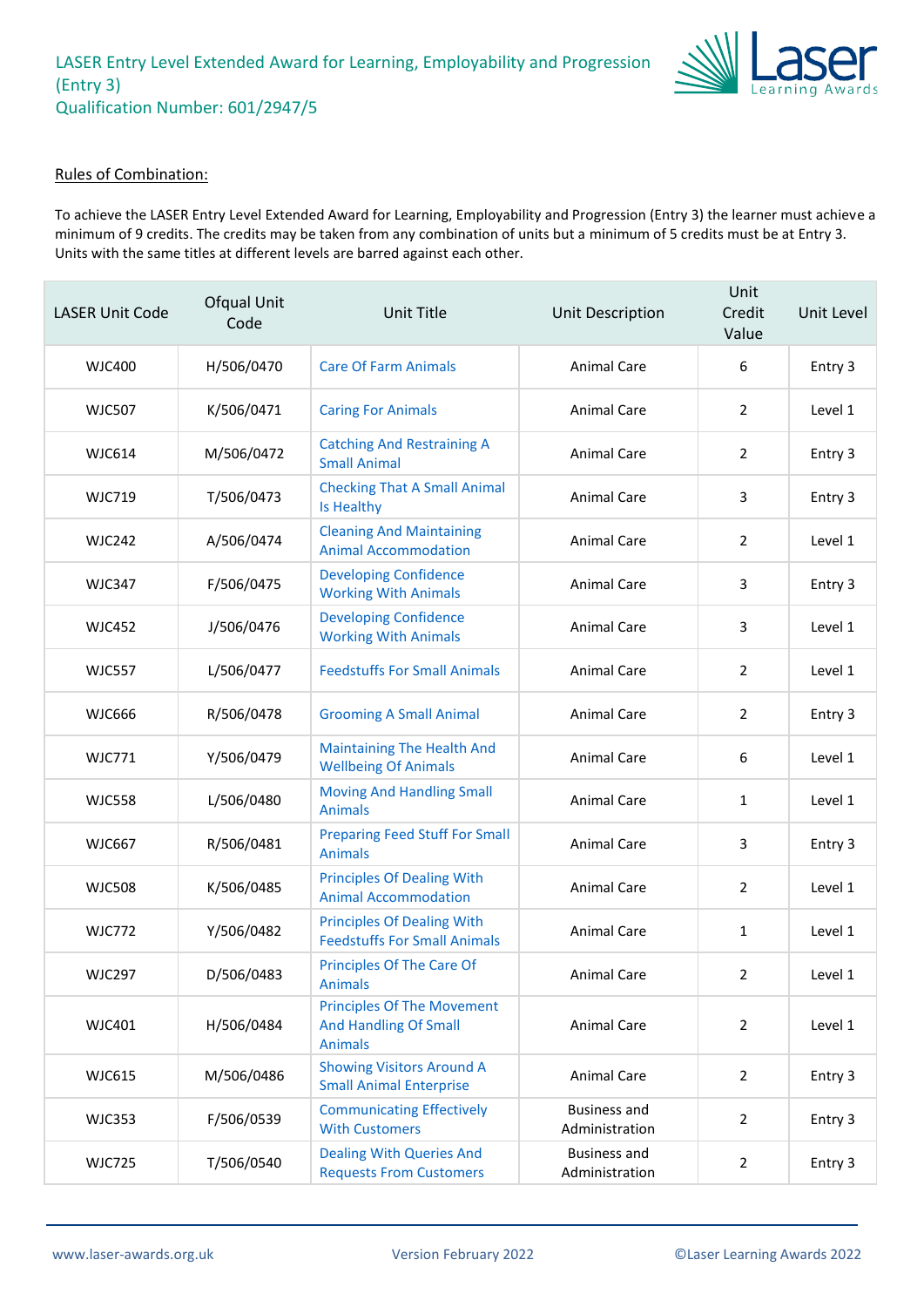

| <b>LASER Unit Code</b> | Ofqual Unit<br>Code | <b>Unit Title</b>                                                                                                                          | Unit Description                      | Unit<br>Credit<br>Value | Unit Level |
|------------------------|---------------------|--------------------------------------------------------------------------------------------------------------------------------------------|---------------------------------------|-------------------------|------------|
| <b>WJC249</b>          | A/506/0541          | <b>Effective Relationships With</b><br><b>Customers And Colleagues</b>                                                                     | <b>Business and</b><br>Administration | $\overline{2}$          | Entry 3    |
| <b>WJC354</b>          | F/506/0542          | <b>Handling Mail</b>                                                                                                                       | <b>Business and</b><br>Administration | $\overline{2}$          | Level 1    |
| <b>WJC457</b>          | J/506/0543          | <b>Handling Telephone Calls</b><br><b>From Customers</b>                                                                                   | <b>Business and</b><br>Administration | $\overline{2}$          | Entry 3    |
| <b>WJC563</b>          | L/506/0544          | <b>Principles Of Sales</b>                                                                                                                 | <b>Business and</b><br>Administration | $\overline{2}$          | Level 1    |
| <b>WJC673</b>          | R/506/0545          | Professional Behaviour In An<br><b>Office Environment</b>                                                                                  | <b>Business and</b><br>Administration | $\mathbf{1}$            | Entry 3    |
| <b>WJC778</b>          | Y/506/0546          | <b>Reception And Filing Skills</b>                                                                                                         | <b>Business and</b><br>Administration | 3                       | Entry 3    |
| <b>WJC302</b>          | D/506/0547          | <b>Reception Skills</b>                                                                                                                    | <b>Business and</b><br>Administration | $\overline{2}$          | Level 1    |
| <b>WJC513</b>          | K/506/0549          | <b>Understanding Business</b>                                                                                                              | <b>Business and</b><br>Administration | 3                       | Level 1    |
| <b>WJC407</b>          | H/506/0548          | <b>Understanding Business</b><br>Communication                                                                                             | <b>Business and</b><br>Administration | 3                       | Level 1    |
| <b>WJC303</b>          | D/506/0550          | <b>Understanding Business</b><br><b>Language And Terminology</b>                                                                           | <b>Business and</b><br>Administration | 3                       | Level 1    |
| <b>WJC408</b>          | H/506/0551          | <b>Understanding Business</b><br><b>Meeting Techniques</b>                                                                                 | <b>Business and</b><br>Administration | $\mathsf{3}$            | Level 1    |
| <b>WJC514</b>          | K/506/0552          | <b>Understanding Enterprise</b>                                                                                                            | <b>Business and</b><br>Administration | $\overline{2}$          | Level 1    |
| <b>WJC620</b>          | M/506/0553          | <b>Using A Filing System</b>                                                                                                               | <b>Business and</b><br>Administration | $\overline{2}$          | Level 1    |
| <b>WJC726</b>          | T/506/0554          | <b>Using Office Equipment</b>                                                                                                              | <b>Business and</b><br>Administration | $\overline{2}$          | Entry 3    |
| <b>WJC250</b>          | A/506/0555          | <b>Using Office Equipment</b>                                                                                                              | <b>Business and</b><br>Administration | $\overline{2}$          | Level 1    |
| <b>WJC281</b>          | A/506/0961          | <b>Dementia Awareness</b>                                                                                                                  | Child, Health and Social<br>Care      | 3                       | Level 1    |
| <b>WJC490</b>          | J/506/0963          | Health And Safety In Health,<br><b>Social Care And Children's</b><br><b>And Young People's Settings</b>                                    | Child, Health and Social<br>Care      | 3                       | Entry 3    |
| <b>WJC596</b>          | L/506/0964          | <b>Learning Disability</b>                                                                                                                 | Child, Health and Social<br>Care      | 3                       | Level 1    |
| <b>WJC703</b>          | R/506/0965          | <b>Mental Health</b>                                                                                                                       | Child, Health and Social<br>Care      | 3                       | Level 1    |
| <b>WJC809</b>          | Y/506/0966          | <b>Physical Disability</b>                                                                                                                 | Child, Health and Social<br>Care      | 3                       | Level 1    |
| <b>WJC332</b>          | D/506/0967          | <b>Preparing Nutritious Food For</b><br><b>Children And Young People</b>                                                                   | Child, Health and Social<br>Care      | 4                       | Entry 3    |
| <b>WJC437</b>          | H/506/0968          | <b>Principles And Values In</b><br><b>Health And Social Care, Adults</b><br>And Children And Young<br>People, Early Years And<br>Childcare | Child, Health and Social<br>Care      | $\overline{2}$          | Entry 3    |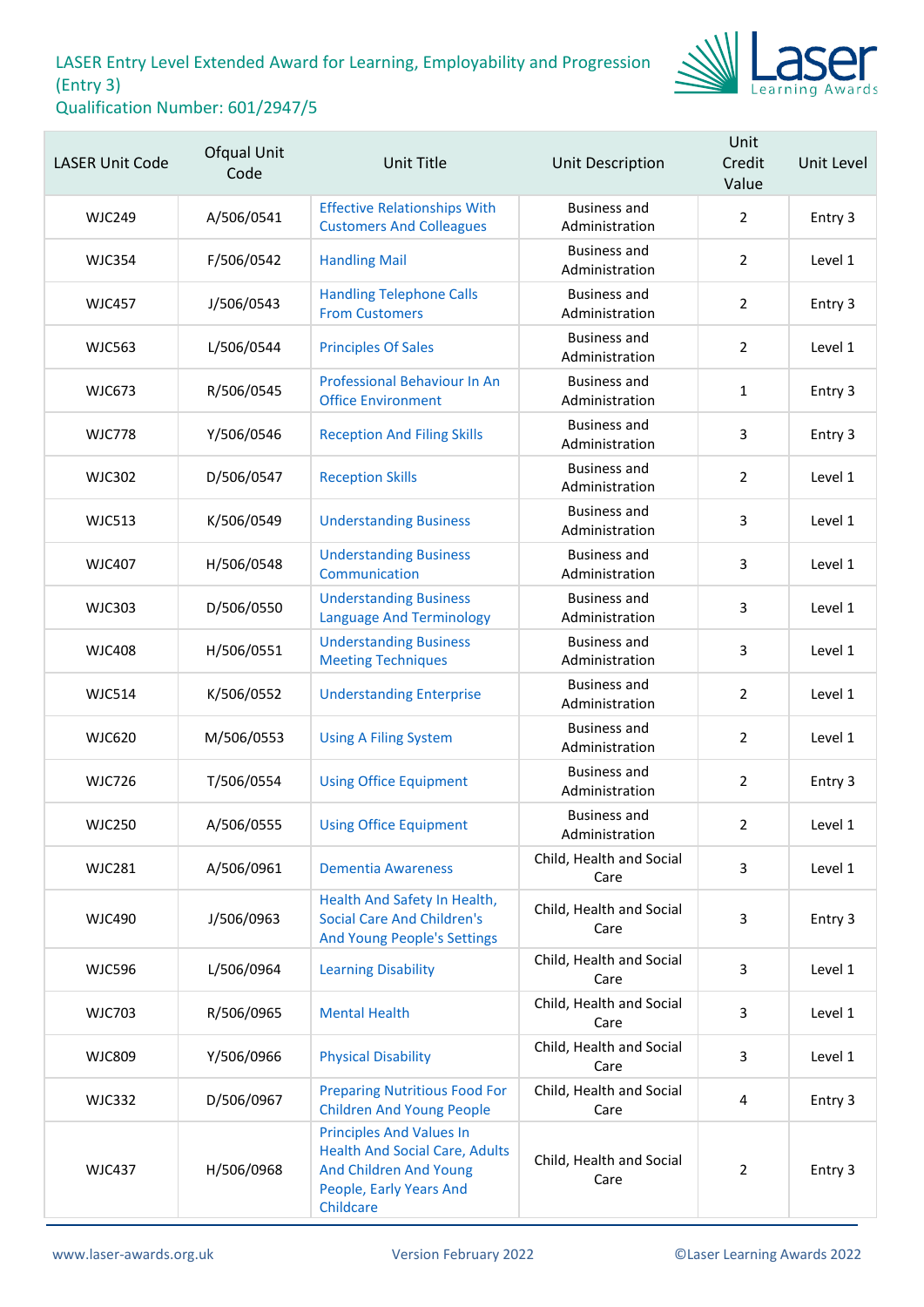

| <b>LASER Unit Code</b> | Ofqual Unit<br>Code | Unit Title                                                                                                                                      | Unit Description                             | Unit<br>Credit<br>Value | Unit Level |
|------------------------|---------------------|-------------------------------------------------------------------------------------------------------------------------------------------------|----------------------------------------------|-------------------------|------------|
| <b>WJC542</b>          | K/506/0969          | <b>Protection And Safeguarding</b><br>In Health And Social Care<br><b>Adults And Children And</b><br>Young People, Early Years And<br>Childcare | Child, Health and Social<br>Care             | $\overline{2}$          | Entry 3    |
| <b>WJC333</b>          | D/506/0970          | <b>Skills In Caring For Young</b><br>Children                                                                                                   | Child, Health and Social<br>Care             | 3                       | Level 1    |
| <b>WJC438</b>          | H/506/0971          | The Adult Social Care Sector                                                                                                                    | Child, Health and Social<br>Care             | $\mathbf{1}$            | Level 1    |
| <b>WJC543</b>          | K/506/0972          | The Development Of<br>Intellectual, Language And<br><b>Communication Skills In</b><br>Children                                                  | Child, Health and Social<br>Care             | 3                       | Level 1    |
| <b>WJC757</b>          | T/506/0974          | <b>Understanding Child</b><br>Development                                                                                                       | Child, Health and Social<br>Care             | 3                       | Level 1    |
| <b>WJC282</b>          | A/506/0975          | <b>Understanding Growth And</b><br><b>Social And Emotional</b><br>Development In Children                                                       | Child, Health and Social<br>Care             | $\overline{3}$          | Level 1    |
| <b>WJC385</b>          | F/506/0976          | <b>Understanding Human</b><br><b>Growth And Development</b>                                                                                     | Child, Health and Social<br>Care             | 3                       | Entry 3    |
| <b>WJC491</b>          | J/506/0977          | <b>Understanding Play</b>                                                                                                                       | Child, Health and Social<br>Care             | $\overline{3}$          | Level 1    |
| <b>WJC597</b>          | L/506/0978          | <b>Using Craft Activities With</b><br><b>Children And Young People</b>                                                                          | Child, Health and Social<br>Care             | 3                       | Level 1    |
| <b>WJC704</b>          | R/506/0979          | <b>Working In Health And Social</b><br><b>Care And Children's And</b><br><b>Young People's Settings</b>                                         | Child, Health and Social<br>Care             | $\overline{2}$          | Entry 3    |
| <b>WJC622</b>          | M/506/0570          | <b>Assertiveness And Decision</b><br><b>Making Skills</b>                                                                                       | Choices, Goals and<br><b>Decision Making</b> | 3                       | Entry 3    |
| <b>WJC728</b>          | T/506/0571          | <b>Developing Personal</b><br><b>Development Skills</b>                                                                                         | Choices, Goals and<br><b>Decision Making</b> | 3                       | Level 1    |
| <b>WJC252</b>          | A/506/0572          | <b>Developing Personal</b><br><b>Development Skills</b>                                                                                         | Choices, Goals and<br><b>Decision Making</b> | 3                       | Level 2    |
| <b>WJC356</b>          | F/506/0573          | <b>Improving Assertiveness And</b><br><b>Decision Making</b>                                                                                    | Choices, Goals and<br><b>Decision Making</b> | 3                       | Level 1    |
| <b>WJC460</b>          | J/506/0574          | <b>Making Choices In Pursuit Of</b><br><b>Personal Goals</b>                                                                                    | Choices, Goals and<br><b>Decision Making</b> | 3                       | Entry 3    |
| <b>WJC566</b>          | L/506/0575          | <b>Making Choices In Pursuit Of</b><br><b>Personal Goals</b>                                                                                    | Choices, Goals and<br><b>Decision Making</b> | 3                       | Level 1    |
| <b>WJC676</b>          | R/506/0576          | <b>Personal Development</b>                                                                                                                     | Choices, Goals and<br><b>Decision Making</b> | 1                       | Entry 3    |
| <b>WJC780</b>          | Y/506/0577          | <b>Personal Development</b>                                                                                                                     | Choices, Goals and<br><b>Decision Making</b> | 3                       | Level 1    |
| <b>WJC305</b>          | D/506/0578          | <b>Recognising Own Skills For</b><br><b>Personal Development</b>                                                                                | Choices, Goals and<br><b>Decision Making</b> | 3                       | Entry 3    |
| <b>WJC410</b>          | H/506/0579          | <b>Reviewing And Reflecting On</b><br><b>Own Progress</b>                                                                                       | Choices, Goals and<br><b>Decision Making</b> | 3                       | Entry 3    |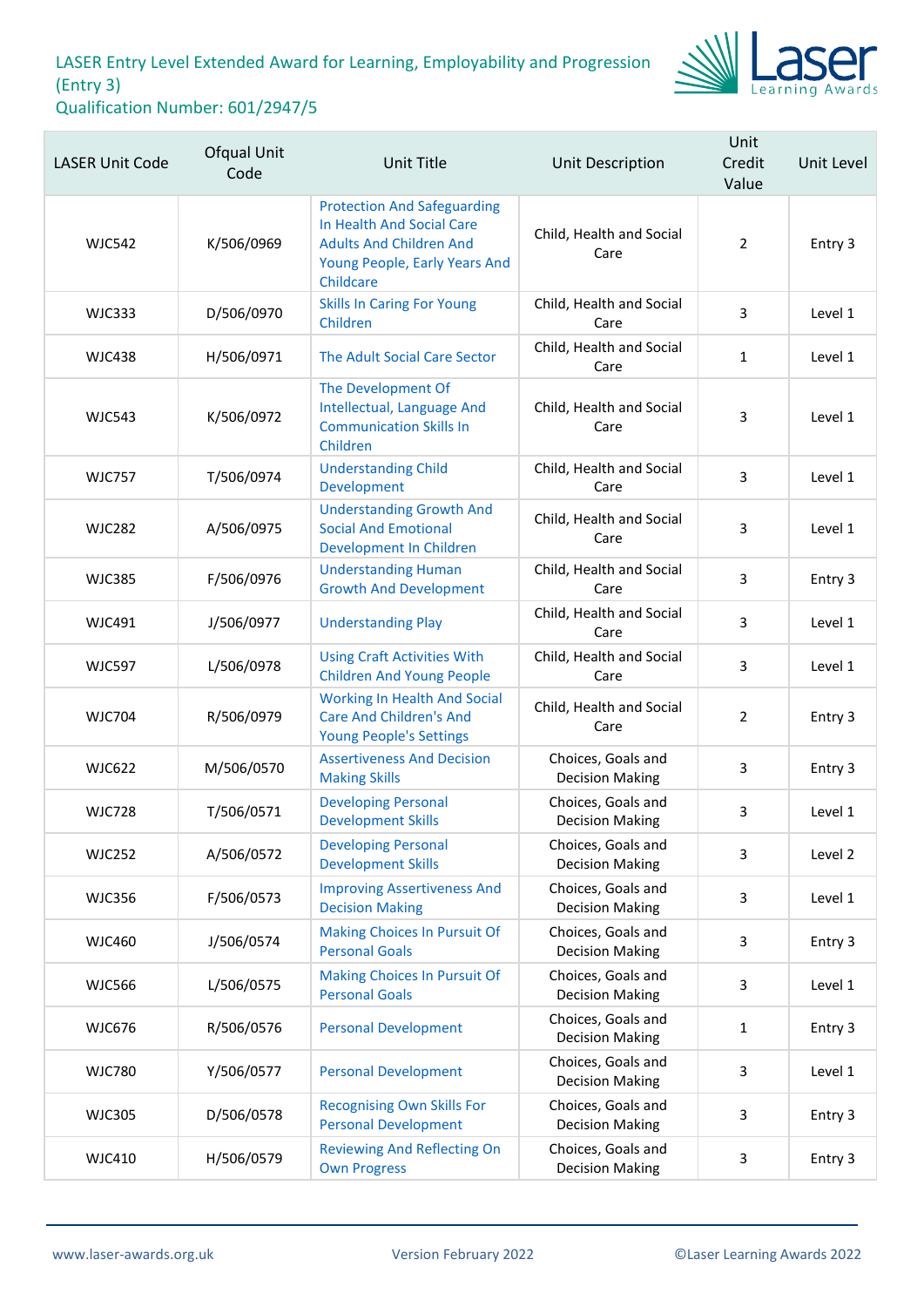

| <b>LASER Unit Code</b> | Ofqual Unit<br>Code | Unit Title                                                                             | Unit Description                             | Unit<br>Credit<br>Value | Unit Level |
|------------------------|---------------------|----------------------------------------------------------------------------------------|----------------------------------------------|-------------------------|------------|
| <b>WJC781</b>          | Y/506/0580          | <b>Setting Goals For Personal</b><br>Development                                       | Choices, Goals and<br><b>Decision Making</b> | 3                       | Entry 3    |
| <b>WJC306</b>          | D/506/0581          | <b>Setting Goals For Personal</b><br>Development                                       | Choices, Goals and<br><b>Decision Making</b> | 3                       | Level 1    |
| <b>WJC411</b>          | H/506/0582          | <b>Setting Targets</b>                                                                 | Choices, Goals and<br><b>Decision Making</b> | 3                       | Entry 3    |
| <b>WJC516</b>          | K/506/0583          | <b>Understanding Risk And</b><br><b>Making Personal Decisions</b>                      | Choices, Goals and<br><b>Decision Making</b> | 3                       | Level 1    |
| <b>WJC350</b>          | F/506/0508          | <b>Brickwork</b>                                                                       | <b>Construction and Trades</b><br>А          | $\mathsf{3}$            | Entry 3    |
| <b>WJC616</b>          | M/506/0505          | <b>Brickwork: Assisting</b><br><b>Workshop Practice</b>                                | <b>Construction and Trades</b><br>A          | 3                       | Entry 3    |
| <b>WJC722</b>          | T/506/0506          | <b>Brickwork: Building A Half</b><br><b>Brick Wall Three Courses High</b>              | <b>Construction and Trades</b><br>A          | 3                       | Entry 3    |
| <b>WJC245</b>          | A/506/0507          | <b>Brickwork: Building A Three</b><br><b>Brick Square Hollow Pillar</b>                | <b>Construction and Trades</b><br>А          | 3                       | Entry 3    |
| <b>WJC454</b>          | J/506/0509          | <b>Building And Construction</b>                                                       | <b>Construction and Trades</b><br>A          | 3                       | Entry 3    |
| <b>WJC246</b>          | A/506/0510          | <b>Building Methods And</b><br><b>Construction Technology</b>                          | <b>Construction and Trades</b><br>A          | 3                       | Level 1    |
| <b>WJC351</b>          | F/506/0511          | <b>Carpentry And Joinery</b>                                                           | <b>Construction and Trades</b><br>А          | $\mathsf{3}$            | Entry 3    |
| <b>WJC455</b>          | J/506/0512          | <b>Carpentry Hand Skills</b>                                                           | <b>Construction and Trades</b><br>Α          | 3                       | Level 1    |
| <b>WJC560</b>          | L/506/0513          | <b>Carrying Out Woodwork</b><br><b>Operations</b>                                      | <b>Construction and Trades</b><br>A          | 3                       | Entry 3    |
| <b>WJC775</b>          | Y/506/0515          | <b>Constructing A Cavity Wall</b><br><b>Using Bricklaying Skills</b>                   | <b>Construction and Trades</b><br>А          | $\mathsf{3}$            | Level 1    |
| <b>WJC300</b>          | D/506/0516          | <b>Constructing A Half Brick Wall</b><br><b>Using Bricklaying Skills</b>               | <b>Construction and Trades</b><br>Α          | 3                       | Level 1    |
| <b>WJC404</b>          | H/506/0517          | <b>Constructing A One Brick</b><br><b>Wide Wall Using Bricklaying</b><br><b>Skills</b> | <b>Construction and Trades</b><br>Α          | 3                       | Level 1    |
| <b>WJC670</b>          | R/506/0514          | <b>Constructing A Timber</b><br>Product                                                | <b>Construction and Trades</b><br>Α          | 3                       | Level 1    |
| <b>WJC510</b>          | K/506/0518          | <b>Health And Safety:</b><br>Construction                                              | <b>Construction and Trades</b><br>Α          | 3                       | Entry 3    |
| <b>WJC617</b>          | M/506/0519          | <b>Use Of Tools And Equipment</b><br><b>For Bricklaying</b>                            | <b>Construction and Trades</b><br>Α          | 3                       | Level 1    |
| <b>WJC405</b>          | H/506/0520          | <b>Using And Maintaining</b><br><b>Woodworking Tools</b>                               | <b>Construction and Trades</b><br>Α          | 3                       | Level 1    |
| <b>WJC511</b>          | K/506/0521          | <b>Woodworking Skills</b>                                                              | <b>Construction and Trades</b><br>Α          | 3                       | Level 1    |
| <b>WJC720</b>          | T/506/0487          | <b>Assembling Units For Interiors</b>                                                  | <b>Construction and Trades</b><br>B          | $\mathbf{1}$            | Level 1    |
| <b>WJC509</b>          | K/506/0504          | <b>Basic Electrical Practices</b>                                                      | <b>Construction and Trades</b><br>В          | $\mathbf{3}$            | Level 1    |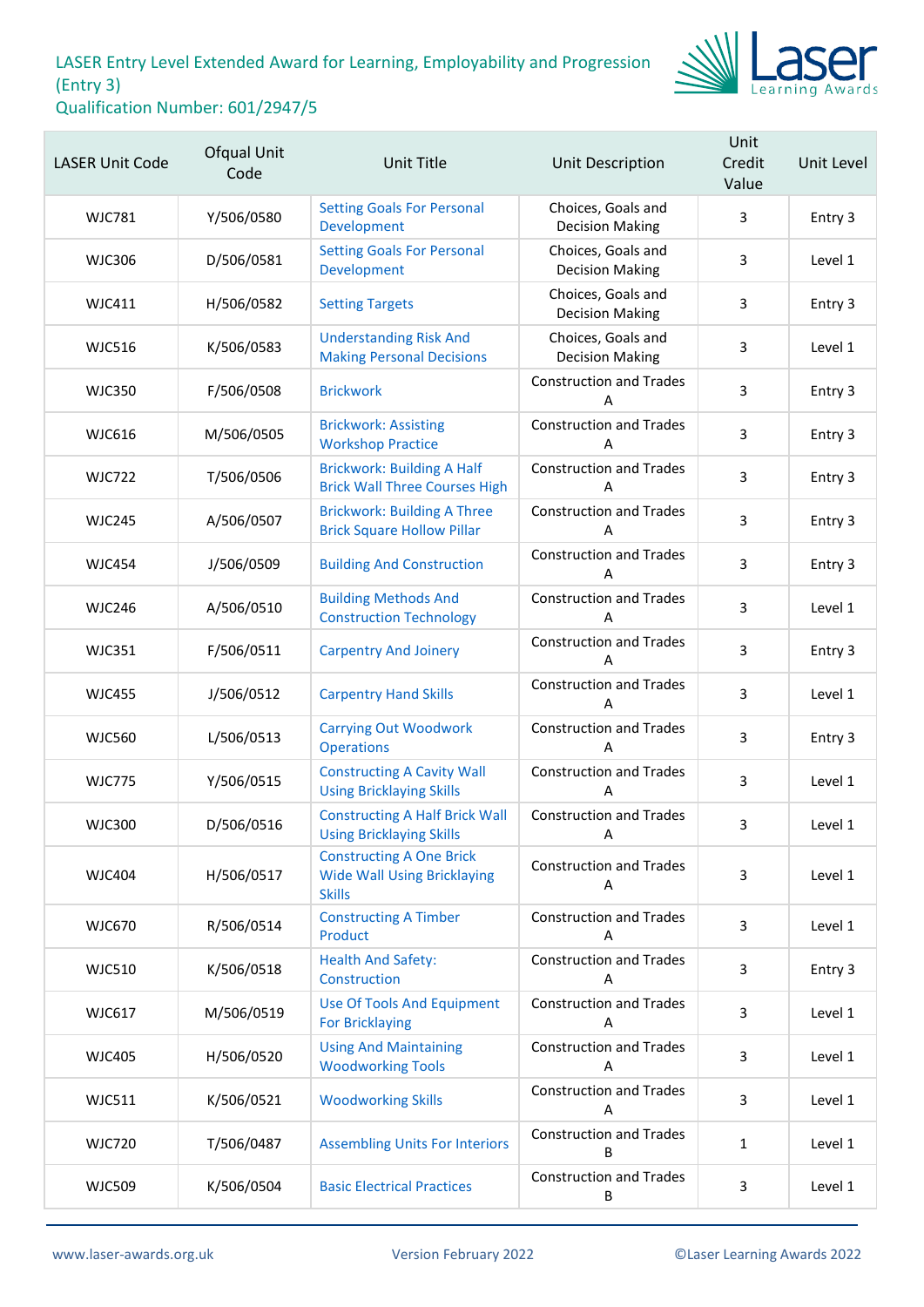

| <b>LASER Unit Code</b> | Ofqual Unit<br>Code | <b>Unit Title</b>                                                                  | Unit Description                    | Unit<br>Credit<br>Value | Unit Level |
|------------------------|---------------------|------------------------------------------------------------------------------------|-------------------------------------|-------------------------|------------|
| <b>WJC243</b>          | A/506/0488          | <b>Fitting And Fixing Work</b><br><b>Surfaces</b>                                  | <b>Construction and Trades</b><br>R | $\mathbf{1}$            | Level 1    |
| <b>WJC348</b>          | F/506/0489          | <b>Fitting Units For Interiors</b>                                                 | <b>Construction and Trades</b><br>B | $\mathbf{1}$            | Level 1    |
| <b>WJC721</b>          | T/506/0490          | <b>Flooring Operations</b>                                                         | <b>Construction and Trades</b><br>B | 6                       | Entry 3    |
| <b>WJC244</b>          | A/506/0491          | <b>Painting And Decorating Skills</b>                                              | <b>Construction and Trades</b><br>B | 3                       | Entry 3    |
| <b>WJC349</b>          | F/506/0492          | <b>Plastering Techniques</b>                                                       | <b>Construction and Trades</b><br>B | $\overline{3}$          | Level 1    |
| <b>WJC453</b>          | J/506/0493          | <b>Plumbing In A Sink</b>                                                          | <b>Construction and Trades</b><br>B | 4                       | Level 1    |
| <b>WJC559</b>          | L/506/0494          | <b>Preparing Walls For</b><br><b>Decoration</b>                                    | <b>Construction and Trades</b><br>B | $\mathbf{1}$            | Level 1    |
| <b>WJC668</b>          | R/506/0495          | <b>Thinking About Next Steps In</b><br><b>Construction Trades</b>                  | <b>Construction and Trades</b><br>B | $\mathbf{1}$            | Entry 3    |
| <b>WJC773</b>          | Y/506/0496          | <b>Using Decorative Paint Effects</b><br><b>For Interior Walls</b>                 | <b>Construction and Trades</b><br>B | 3                       | Level 1    |
| <b>WJC298</b>          | D/506/0497          | <b>Using Floor And Wall Tiling</b><br><b>Techniques</b>                            | <b>Construction and Trades</b><br>B | 3                       | Level 1    |
| <b>WJC402</b>          | H/506/0498          | <b>Using Painting Skills For</b><br><b>Interior Walls</b>                          | <b>Construction and Trades</b><br>B | 3                       | Level 1    |
| <b>WJC669</b>          | R/506/0500          | <b>Using Plastering Skills -</b><br><b>Floating Coat To An Attached</b><br>Pier    | <b>Construction and Trades</b><br>В | 3                       | Level 1    |
| <b>WJC774</b>          | Y/506/0501          | <b>Using Plastering Skills -</b><br><b>Plastering To A Window</b><br><b>Reveal</b> | <b>Construction and Trades</b><br>В | 3                       | Level 1    |
| <b>WJC299</b>          | D/506/0502          | Wallpapering                                                                       | <b>Construction and Trades</b><br>В | 3                       | Entry 3    |
| <b>WJC403</b>          | H/506/0503          | Wallpapering                                                                       | <b>Construction and Trades</b><br>B | 3                       | Level 1    |
| <b>WJC456</b>          | J/506/0526          | Art And Design Project                                                             | <b>Creative Arts</b>                | 4                       | Level 1    |
| <b>WJC618</b>          | M/506/0522          | Art And Design Project In 2 Or<br>3 Dimensions                                     | <b>Creative Arts</b>                | 3                       | Entry 3    |
| <b>WJC723</b>          | T/506/0523          | Art And Design: Using Colour                                                       | <b>Creative Arts</b>                | 3                       | Entry 3    |
| <b>WJC247</b>          | A/506/0524          | <b>Ceramics</b>                                                                    | <b>Creative Arts</b>                | 3                       | Level 1    |
| <b>WJC352</b>          | F/506/0525          | <b>Clothing Design</b>                                                             | <b>Creative Arts</b>                | 3                       | Entry 3    |
| <b>WJC561</b>          | L/506/0527          | <b>Core Skills For Art And Craft</b>                                               | <b>Creative Arts</b>                | 3                       | Entry 3    |
| WJC671                 | R/506/0528          | <b>Craft Skills</b>                                                                | <b>Creative Arts</b>                | 3                       | Level 1    |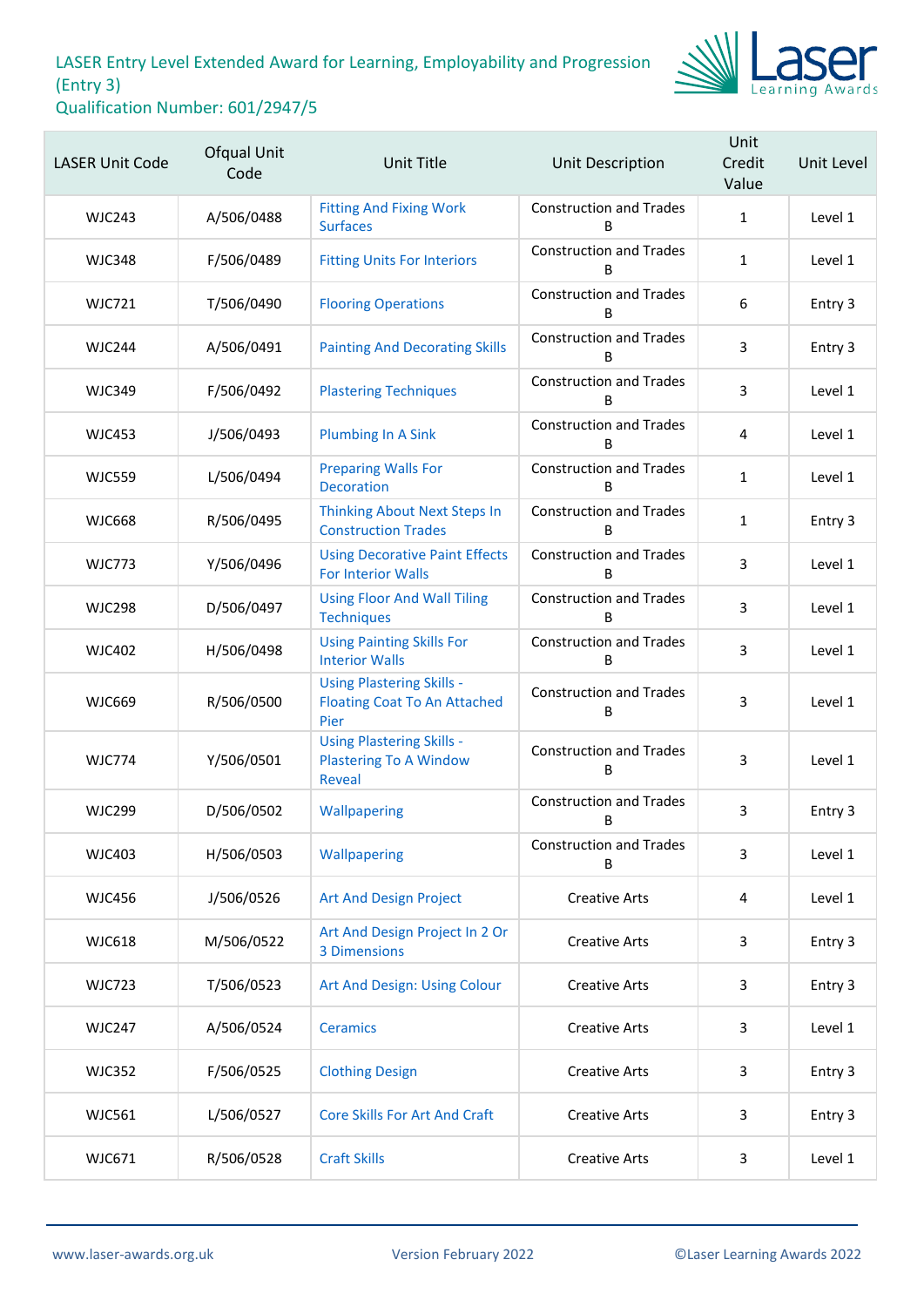

| <b>LASER Unit Code</b> | Ofqual Unit<br>Code | <b>Unit Title</b>                                                                                      | <b>Unit Description</b> | Unit<br>Credit<br>Value | Unit Level |
|------------------------|---------------------|--------------------------------------------------------------------------------------------------------|-------------------------|-------------------------|------------|
| <b>WJC776</b>          | Y/506/0529          | <b>Developing Interior Design</b><br><b>Ideas</b>                                                      | <b>Creative Arts</b>    | 3                       | Level 1    |
| <b>WJC562</b>          | L/506/0530          | <b>Drawing And Painting</b>                                                                            | <b>Creative Arts</b>    | 3                       | Entry 3    |
| <b>WJC672</b>          | R/506/0531          | <b>Garment Making</b>                                                                                  | <b>Creative Arts</b>    | 3                       | Entry 3    |
| <b>WJC777</b>          | Y/506/0532          | <b>Graphic Design</b>                                                                                  | <b>Creative Arts</b>    | 3                       | Level 1    |
| <b>WJC301</b>          | D/506/0533          | <b>Mixed Media In 2D</b>                                                                               | <b>Creative Arts</b>    | 3                       | Entry 3    |
| <b>WJC406</b>          | H/506/0534          | <b>Needle/Textile Crafts</b>                                                                           | <b>Creative Arts</b>    | 3                       | Entry 3    |
| <b>WJC512</b>          | K/506/0535          | Photography                                                                                            | <b>Creative Arts</b>    | 3                       | Level 1    |
| <b>WJC619</b>          | M/506/0536          | Sculpture                                                                                              | <b>Creative Arts</b>    | 3                       | Level 1    |
| <b>WJC724</b>          | T/506/0537          | <b>Soft Furnishing</b>                                                                                 | <b>Creative Arts</b>    | 3                       | Entry 3    |
| <b>WJC248</b>          | A/506/0538          | <b>Using Tools And Equipment</b><br><b>For Garment Making</b>                                          | <b>Creative Arts</b>    | 3                       | Level 1    |
| <b>WJC750</b>          | T/506/0859          | <b>Carrying Out A Systematic</b><br><b>Cycle Check</b>                                                 | Cycle and Car Care      | $\mathbf{1}$            | Level 1    |
| <b>WJC643</b>          | M/506/0861          | <b>Checking And Maintaining Car</b><br><b>Tyre Pressure And Tread</b>                                  | Cycle and Car Care      | 1                       | Entry 3    |
| <b>WJC751</b>          | T/506/0862          | <b>Checking And Maintaining Car</b><br><b>Tyre Pressure And Tread</b>                                  | Cycle and Car Care      | $\mathbf{1}$            | Level 1    |
| <b>WJC274</b>          | A/506/0863          | <b>Checking And Maintaining</b><br>Fluid Levels On A Car                                               | Cycle and Car Care      | $\mathbf{1}$            | Entry 3    |
| <b>WJC377</b>          | F/506/0864          | <b>Cleaning And Preparing A</b><br><b>Cycle For Use</b>                                                | Cycle and Car Care      | 1                       | Entry 3    |
| <b>WJC481</b>          | J/506/0865          | <b>Lubricating And Tensioning A</b><br><b>Single Speed Cycle Chain</b>                                 | Cycle and Car Care      | $\mathbf{1}$            | Entry 3    |
| <b>WJC589</b>          | L/506/0866          | <b>Removing And Replacing A</b><br><b>Cycle Rim Brake Assembly</b>                                     | Cycle and Car Care      | $\overline{2}$          | Level 1    |
| <b>WJC694</b>          | R/506/0867          | <b>Removing And Replacing</b><br><b>Cycle Saddles And Seatposts</b><br><b>And Adjusting Handlebars</b> | Cycle and Car Care      | $\mathbf{1}$            | Entry 3    |
| <b>WJC801</b>          | Y/506/0868          | <b>Removing And Replacing</b><br><b>Cycle Wheels, Tyres And Inner</b><br><b>Tubes</b>                  | Cycle and Car Care      | 1                       | Entry 3    |
| <b>WJC326</b>          | D/506/0869          | <b>Repairing A Cycle Puncture</b>                                                                      | Cycle and Car Care      | $\mathbf{1}$            | Level 1    |
| <b>WJG572</b>          | D/617/3831          | <b>Routine Motorcycle</b><br><b>Maintenance Processes And</b><br><b>Procedures</b>                     | Cycle and Car Care      | 4                       | Level 1    |
| <b>WJC327</b>          | D/506/0872          | <b>Routine Vehicle Checks</b>                                                                          | Cycle and Car Care      | $\overline{2}$          | Entry 3    |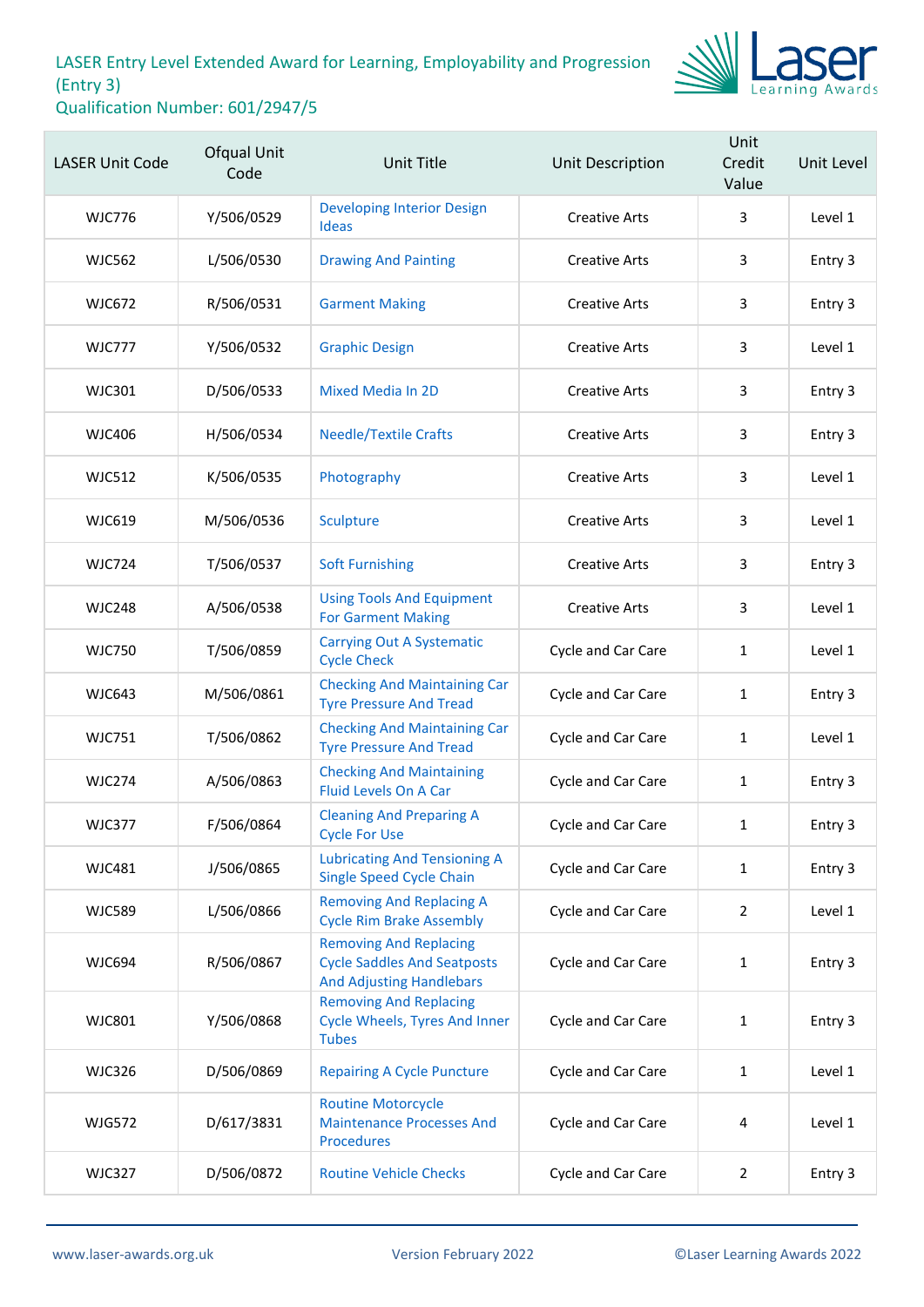

| <b>LASER Unit Code</b> | Ofqual Unit<br>Code | <b>Unit Title</b>                                                      | Unit Description            | Unit<br>Credit<br>Value | Unit Level |
|------------------------|---------------------|------------------------------------------------------------------------|-----------------------------|-------------------------|------------|
| <b>WJC431</b>          | H/506/0873          | <b>Routine Wheel And Tyre</b><br><b>Checks</b>                         | Cycle and Car Care          | $\overline{2}$          | Entry 3    |
| <b>WJC533</b>          | K/506/0874          | <b>Valeting A Car Interior</b>                                         | Cycle and Car Care          | 3                       | Entry 3    |
| <b>WJC275</b>          | A/506/0877          | <b>Valeting A Vehicle</b>                                              | Cycle and Car Care          | 4                       | Level 1    |
| <b>WJC482</b>          | J/506/0879          | <b>Vehicle Valeting</b>                                                | Cycle and Car Care          | 3                       | Entry 3    |
| <b>WJC378</b>          | F/506/0881          | <b>Washing, Waxing And</b><br><b>Polishing A Car Exterior</b>          | Cycle and Car Care          | 4                       | Entry 3    |
| <b>WJG563</b>          | A/617/3562          | First Aid Requirements In The<br>Workplace                             | <b>Employability Skills</b> | 1                       | Level 1    |
| <b>WJC634</b>          | M/506/0746          | <b>Customer Service</b>                                                | <b>Employability Skills</b> | 3                       | Entry 3    |
| <b>WJC739</b>          | T/506/0747          | <b>Customer Service</b>                                                | <b>Employability Skills</b> | 3                       | Level 1    |
| <b>WJC263</b>          | A/506/0748          | <b>Developing Employability</b><br><b>Skills Through Group Work</b>    | <b>Employability Skills</b> | 3                       | Level 1    |
| <b>WJC369</b>          | F/506/0752          | <b>Enterprise Activity: Producing</b><br><b>Products Or Services</b>   | <b>Employability Skills</b> | 3                       | Entry 3    |
| <b>WJC471</b>          | J/506/0753          | Health, Safety And First Aid At<br>Work                                | <b>Employability Skills</b> | 3                       | Level 1    |
| <b>WJC685</b>          | R/506/0755          | <b>Negotiation Skills</b>                                              | <b>Employability Skills</b> | 3                       | Level 1    |
| <b>WJC316</b>          | D/506/0757          | <b>Organisational Skills</b>                                           | <b>Employability Skills</b> | 3                       | Level 1    |
| <b>WJC423</b>          | H/506/0758          | <b>Skills For Employability</b>                                        | <b>Employability Skills</b> | 3                       | Entry 3    |
| <b>WJC317</b>          | D/506/0760          | <b>Time Management</b>                                                 | <b>Employability Skills</b> | 3                       | Level 1    |
| <b>WJC424</b>          | H/506/0761          | <b>Understanding Time</b><br>Management In The<br>Workplace            | <b>Employability Skills</b> | $\overline{2}$          | Level 1    |
| <b>WJC528</b>          | K/506/0762          | <b>Undertaking An Enterprise</b><br>Project                            | <b>Employability Skills</b> | 6                       | Entry 3    |
| <b>WJC741</b>          | T/506/0764          | <b>Undertaking An Enterprise</b><br>Project                            | <b>Employability Skills</b> | 3                       | Level 1    |
| <b>WJC265</b>          | A/506/0765          | <b>Undertaking An Enterprise</b><br>Project                            | <b>Employability Skills</b> | 3                       | Level 2    |
| <b>WJC797</b>          | Y/506/0823          | <b>Beauty Care</b>                                                     | Hair and Beauty             | 3                       | Entry 3    |
| <b>WJC271</b>          | A/506/0829          | <b>Creating And Maintaining</b><br><b>Retail Displays In The Salon</b> | Hair and Beauty             | $\overline{2}$          | Level 1    |
| <b>WJC748</b>          | T/506/0831          | <b>Facial Cleansing, Toning And</b><br><b>Massage</b>                  | Hair and Beauty             | 3                       | Entry 3    |
| <b>WJC272</b>          | A/506/0832          | <b>Hair Plaiting</b>                                                   | Hair and Beauty             | 3                       | Entry 3    |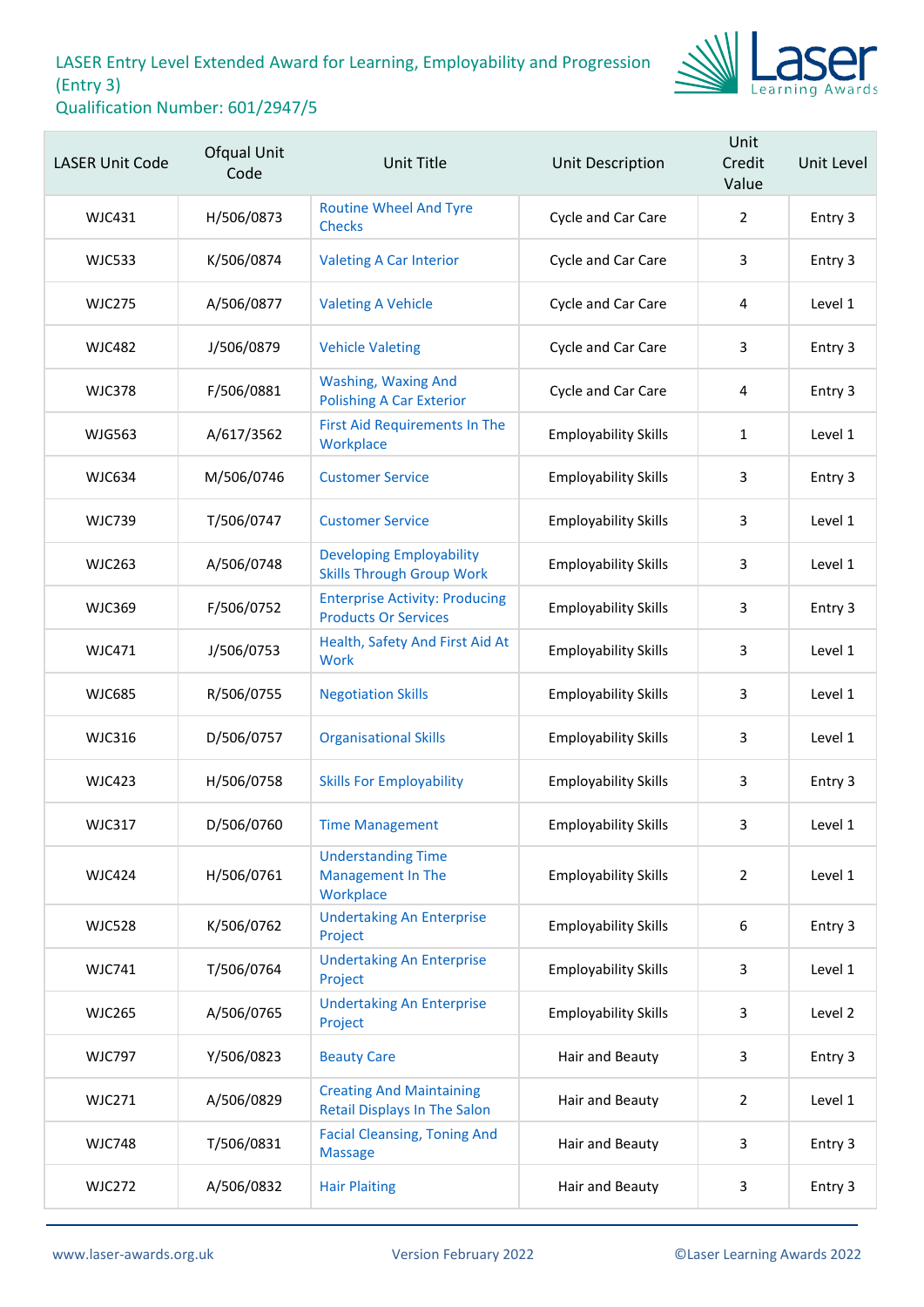

| <b>LASER Unit Code</b> | Ofqual Unit<br>Code | <b>Unit Title</b>                                   | Unit Description                             | Unit<br>Credit<br>Value | Unit Level |
|------------------------|---------------------|-----------------------------------------------------|----------------------------------------------|-------------------------|------------|
| <b>WJC374</b>          | F/506/0833          | <b>Hairdressing: Assisting A</b><br><b>Stylist</b>  | Hair and Beauty                              | 3                       | Entry 3    |
| <b>WJC478</b>          | J/506/0834          | Hairdressing: Health And<br>Safety                  | Hair and Beauty                              | 3                       | Entry 3    |
| <b>WJC586</b>          | L/506/0835          | <b>Hairdressing: Working</b><br>Relationships       | Hair and Beauty                              | 3                       | Entry 3    |
| <b>WJC798</b>          | Y/506/0837          | <b>Hand Care</b>                                    | Hair and Beauty                              | 3                       | Entry 3    |
| <b>WJC799</b>          | Y/506/0840          | <b>Nail Art Application</b>                         | Hair and Beauty                              | 3                       | Level 1    |
| <b>WJC430</b>          | H/506/0842          | <b>Plaiting And Twisting Hair</b>                   | Hair and Beauty                              | 3                       | Level 1    |
| <b>WJC532</b>          | K/506/0843          | <b>Providing Basic Manicure</b><br><b>Treatment</b> | Hair and Beauty                              | 3                       | Level 1    |
| <b>WJC273</b>          | A/506/0846          | <b>Providing Basic Pedicure</b><br><b>Treatment</b> | Hair and Beauty                              | 3                       | Level 1    |
| <b>WJC479</b>          | J/506/0848          | <b>Shampoo And Conditioning</b>                     | Hair and Beauty                              | 3                       | Entry 3    |
| <b>WJC587</b>          | L/506/0849          | <b>Skin Care</b>                                    | Hair and Beauty                              | 3                       | Entry 3    |
| <b>WJC480</b>          | J/506/0851          | <b>Styling Men's Hair</b>                           | Hair and Beauty                              | 3                       | Level 1    |
| <b>WJC800</b>          | Y/506/0854          | <b>Styling Women's Hair</b>                         | Hair and Beauty                              | 3                       | Level 1    |
| <b>WJC325</b>          | D/506/0855          | The Hair And Beauty Sector                          | Hair and Beauty                              | $\overline{2}$          | Entry 3    |
| <b>WJC623</b>          | M/506/0584          | <b>Alcohol And Drug Misuse</b><br><b>Awareness</b>  | Healthy Living and<br>Substance Abuse        | 3                       | Entry 3    |
| <b>WJC729</b>          | T/506/0585          | <b>Alcohol Awareness For The</b><br>Individual      | Healthy Living and<br>Substance Abuse        | 3                       | Level 1    |
| <b>WJC253</b>          | A/506/0586          | <b>Alcohol Awareness For The</b><br>Individual      | Healthy Living and<br>Substance Abuse        | 3                       | Level 2    |
| <b>WJC357</b>          | F/506/0587          | <b>Drug Awareness</b>                               | Healthy Living and<br>Substance Abuse        | 3                       | Level 1    |
| WJC461                 | J/506/0588          | <b>Drug Awareness</b>                               | Healthy Living and<br>Substance Abuse        | 3                       | Level 2    |
| <b>WJC567</b>          | L/506/0589          | <b>Healthy Eating For Children</b>                  | Healthy Living and<br>Substance Abuse        | 3                       | Level 1    |
| <b>WJC358</b>          | F/506/0590          | <b>Healthy Living</b>                               | Healthy Living and<br>Substance Abuse        | 3                       | Entry 3    |
| <b>WJC568</b>          | L/506/0592          | <b>Healthy Living</b>                               | Healthy Living and<br>Substance Abuse        | 3                       | Level 1    |
| <b>WJC307</b>          | D/506/0595          | <b>Healthy Living</b>                               | Healthy Living and<br>Substance Abuse        | 3                       | Level 2    |
| <b>WJC412</b>          | H/506/0596          | <b>Stress Management</b>                            | Healthy Living and<br><b>Substance Abuse</b> | 3                       | Entry 3    |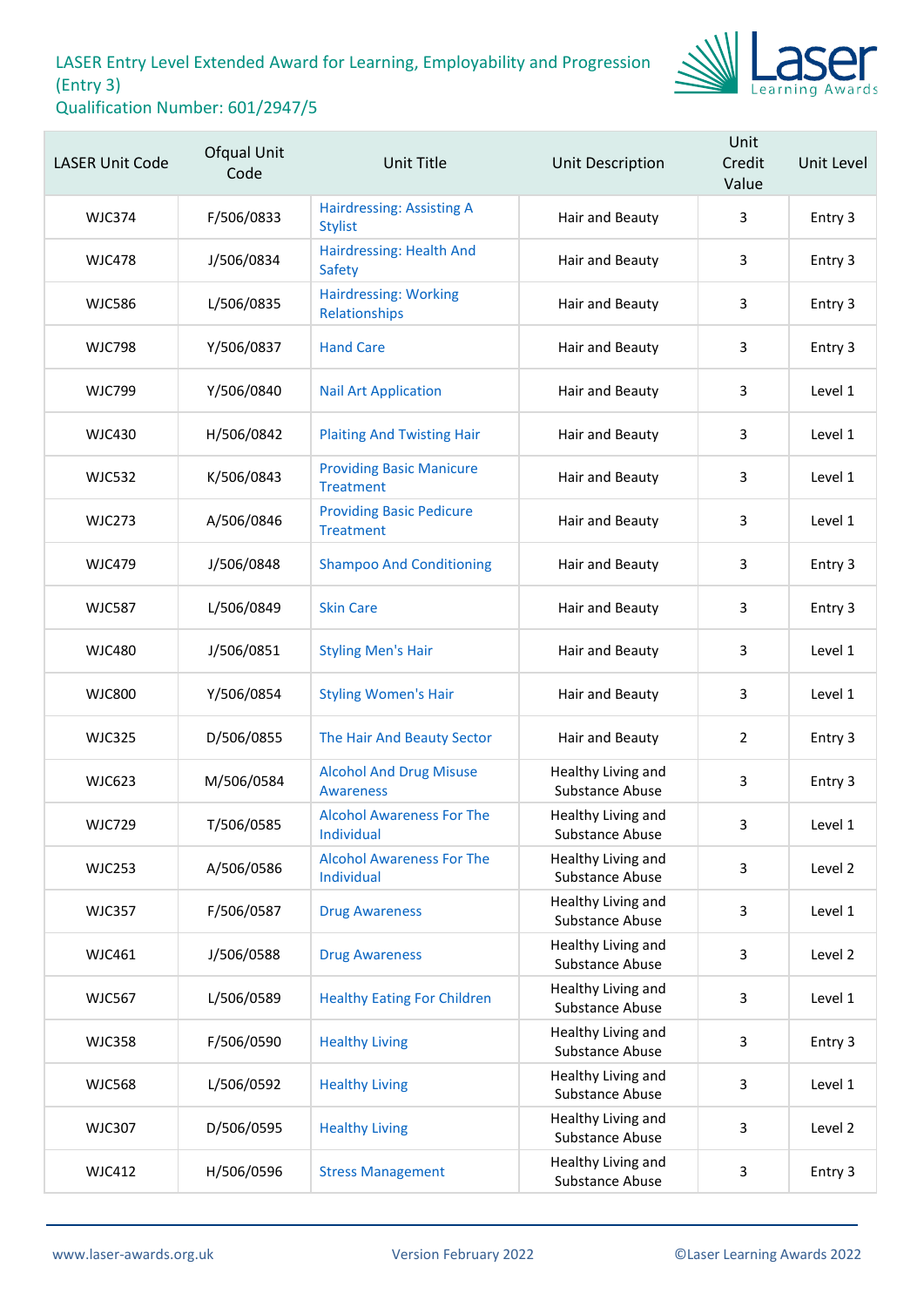

| <b>LASER Unit Code</b> | Ofqual Unit<br>Code | <b>Unit Title</b>                                                                               | <b>Unit Description</b>                      | Unit<br>Credit<br>Value | Unit Level |
|------------------------|---------------------|-------------------------------------------------------------------------------------------------|----------------------------------------------|-------------------------|------------|
| <b>WJC624</b>          | M/506/0598          | <b>Substance Misuse Awareness</b>                                                               | Healthy Living and<br><b>Substance Abuse</b> | 3                       | Entry 3    |
| <b>WJC730</b>          | T/506/0599          | <b>Understanding How To</b><br><b>Maintain Personal Health And</b><br>Wellbeing                 | Healthy Living and<br>Substance Abuse        | 3                       | Level 1    |
| <b>WJC413</b>          | H/506/0601          | <b>Understanding Stress And</b><br><b>Stress Management</b><br><b>Techniques</b>                | Healthy Living and<br>Substance Abuse        | 3                       | Level 1    |
| <b>WJC782</b>          | Y/506/0613          | <b>Understanding The</b><br><b>Importance Of A Balanced</b><br><b>Diet And Regular Exercise</b> | Healthy Living and<br>Substance Abuse        | $\mathbf{1}$            | Level 1    |
| <b>WJC495</b>          | J/506/1014          | <b>Colour Theory For Floristry</b>                                                              | Horticulture and Floristry                   | $\overline{2}$          | Level 1    |
| WJC601                 | L/506/1015          | <b>Cultivating Compost And Soils</b>                                                            | Horticulture and Floristry                   | 3                       | Level 1    |
| <b>WJC708</b>          | R/506/1016          | <b>Cultivating Herbs</b>                                                                        | Horticulture and Floristry                   | 3                       | Level 1    |
| <b>WJC813</b>          | Y/506/1017          | <b>Cultivating Plant Cuttings</b>                                                               | Horticulture and Floristry                   | 3                       | Entry 3    |
| <b>WJC546</b>          | K/506/1023          | <b>Designing And Constructing</b><br><b>Floral Arrangements</b>                                 | Horticulture and Floristry                   | 3                       | Level 1    |
| <b>WJC337</b>          | D/506/1018          | <b>Floristry Skills</b>                                                                         | Horticulture and Floristry                   | 4                       | Entry 3    |
| <b>WJC442</b>          | H/506/1019          | <b>Garden Horticulture And</b><br><b>Maintenance</b>                                            | Horticulture and Floristry                   | 6                       | Entry 3    |
| <b>WJC814</b>          | Y/506/1020          | <b>Interaction Between Honey</b><br><b>Bees And Flowering Plants</b>                            | Horticulture and Floristry                   | $\mathbf{1}$            | Level 1    |
| <b>WJC338</b>          | D/506/1021          | Landscaping                                                                                     | Horticulture and Floristry                   | 4                       | Level 1    |
| <b>WJC443</b>          | H/506/1022          | <b>Planting In A Container</b>                                                                  | Horticulture and Floristry                   | 3                       | Entry 3    |
| <b>WJC656</b>          | M/506/1024          | <b>Propagation Of Plants</b>                                                                    | Horticulture and Floristry                   | 3                       | Entry 3    |
| <b>WJC388</b>          | F/506/1027          | <b>Sowing And Growing Garden</b><br><b>Plants</b>                                               | Horticulture and Floristry                   | 6                       | Entry 3    |
| <b>WJC389</b>          | F/506/1030          | <b>Understanding Organic</b><br>Horticulture                                                    | Horticulture and Floristry                   | 3                       | Level 1    |
| <b>WJC603</b>          | L/506/1032          | <b>Understanding Plant Pruning</b>                                                              | Horticulture and Floristry                   | 1                       | Level 1    |
| <b>WJC815</b>          | Y/506/1034          | <b>Understanding Sowing And</b><br><b>Growing Techniques</b>                                    | Horticulture and Floristry                   | 3                       | Level 1    |
| <b>WJC547</b>          | K/506/1037          | <b>Understanding Techniques</b><br><b>Used In Floristry</b>                                     | Horticulture and Floristry                   | 3                       | Level 1    |
| <b>WJC657</b>          | M/506/1038          | <b>Using And Maintaining</b><br><b>Garden Tools</b>                                             | Horticulture and Floristry                   | 3                       | Entry 3    |
| <b>WJC689</b>          | R/506/0805          | <b>Basic Cooking</b>                                                                            | <b>Hospitality and Catering</b>              | 2                       | Entry 3    |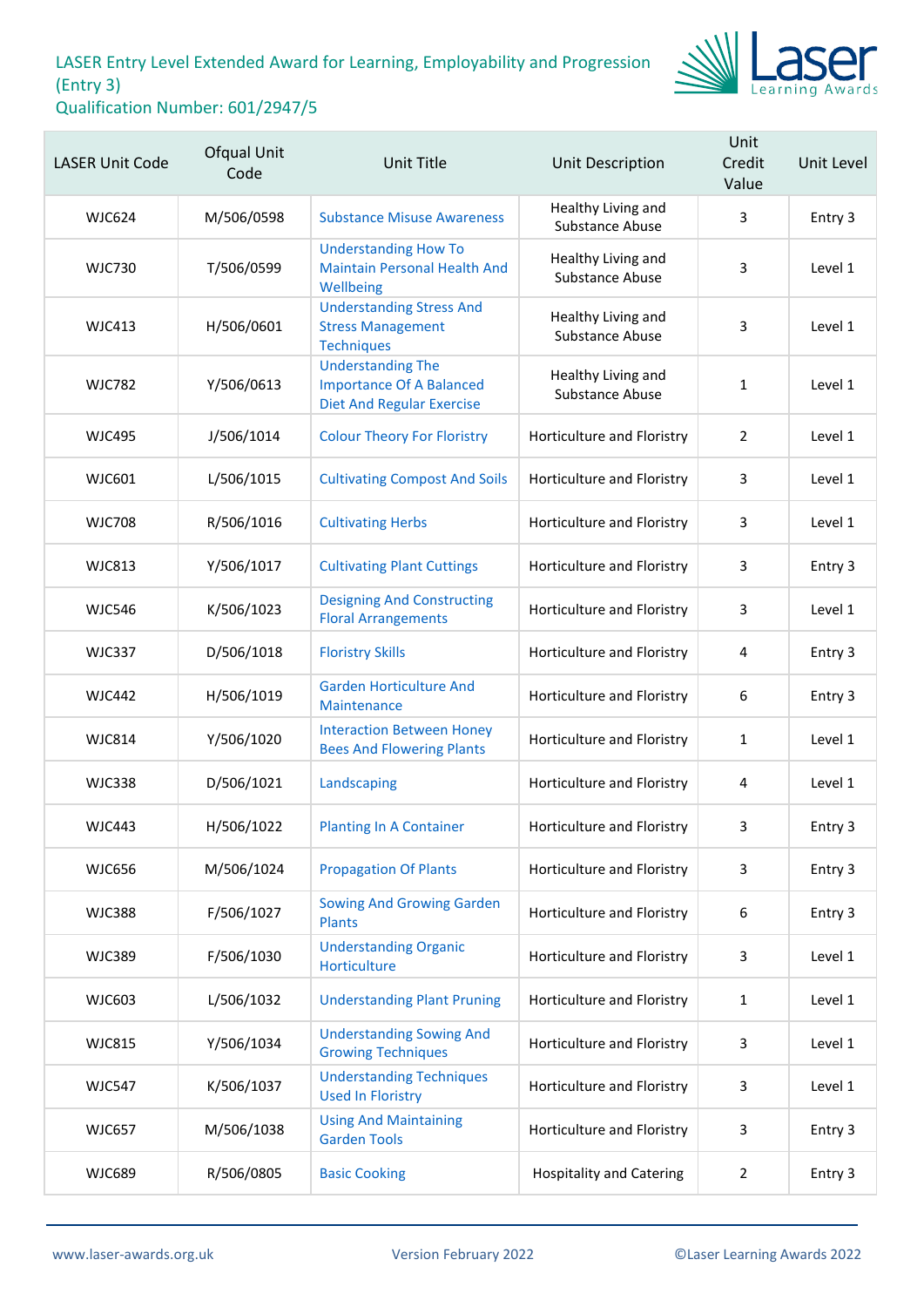

| <b>LASER Unit Code</b> | Ofqual Unit<br>Code | <b>Unit Title</b>                                             | Unit Description                              | Unit<br>Credit<br>Value | Unit Level |
|------------------------|---------------------|---------------------------------------------------------------|-----------------------------------------------|-------------------------|------------|
| <b>WJC320</b>          | D/506/0807          | <b>Basic Food Preparation</b>                                 | <b>Hospitality and Catering</b>               | $\overline{2}$          | Entry 3    |
| <b>WJC796</b>          | Y/506/0806          | <b>Basic Food Preparation And</b><br>Cooking                  | <b>Hospitality and Catering</b>               | 3                       | Level 1    |
| <b>WJC426</b>          | H/506/0808          | <b>Bookings, Orders And</b><br>Payments                       | <b>Hospitality and Catering</b>               | $\overline{2}$          | Level 1    |
| <b>WJC529</b>          | K/506/0809          | <b>Customer Service In The</b><br><b>Hospitality Industry</b> | <b>Hospitality and Catering</b>               | 1                       | Entry 3    |
| <b>WJC321</b>          | D/506/0810          | <b>Customer Service In The</b><br><b>Hospitality Industry</b> | <b>Hospitality and Catering</b>               | 3                       | Level 1    |
| <b>WJC427</b>          | H/506/0811          | <b>Event Planning</b>                                         | <b>Hospitality and Catering</b>               | 3                       | Level 1    |
| <b>WJC530</b>          | K/506/0812          | <b>Food Hygiene And Safety</b>                                | <b>Hospitality and Catering</b>               | $\overline{2}$          | Entry 3    |
| <b>WJC639</b>          | M/506/0813          | <b>Food Service</b>                                           | <b>Hospitality and Catering</b>               | 3                       | Level 1    |
| <b>WJC746</b>          | T/506/0814          | <b>Guest Services In The</b><br><b>Hospitality Industry</b>   | <b>Hospitality and Catering</b>               | 1                       | Entry 3    |
| <b>WJC270</b>          | A/506/0815          | <b>Introduction To The</b><br><b>Hospitality Industry</b>     | <b>Hospitality and Catering</b>               | $\mathbf{1}$            | Entry 3    |
| <b>WJC373</b>          | F/506/0816          | <b>Making And Storing Baked</b><br><b>Products</b>            | <b>Hospitality and Catering</b>               | 3                       | Entry 3    |
| <b>WJC476</b>          | J/506/0817          | Preparing And Cooking Fish,<br><b>Meat And Poultry</b>        | <b>Hospitality and Catering</b>               | 3                       | Entry 3    |
| <b>WJC584</b>          | L/506/0818          | <b>Preparing And Cooking Fruit</b><br><b>And Vegetables</b>   | <b>Hospitality and Catering</b>               | 3                       | Entry 3    |
| <b>WJC690</b>          | R/506/0819          | <b>Preparing And Serving Drinks</b>                           | <b>Hospitality and Catering</b>               | 3                       | Level 1    |
| <b>WJC477</b>          | J/506/0820          | <b>Serving Food And Drink</b>                                 | <b>Hospitality and Catering</b>               | $\overline{2}$          | Entry 3    |
| <b>WJC585</b>          | L/506/0821          | <b>Using Kitchen Equipment</b>                                | <b>Hospitality and Catering</b>               | $\mathbf{1}$            | Level 1    |
| <b>WJC355</b>          | F/506/0556          | Active Citizenship In The Local<br>Community                  | Independence,<br>Community and<br>Citizenship | $\mathbf{1}$            | Level 1    |
| <b>WJC458</b>          | J/506/0557          | <b>Aspects Of Citizenship</b>                                 | Independence,<br>Community and<br>Citizenship | 3                       | Level 1    |
| <b>WJC564</b>          | L/506/0558          | <b>Assertive Living</b>                                       | Independence,<br>Community and<br>Citizenship | 3                       | Level 1    |
| <b>WJC674</b>          | R/506/0559          | Develop Independent Skills<br>For Living In The Community     | Independence,<br>Community and<br>Citizenship | 3                       | Level 1    |
| <b>WJC459</b>          | J/506/0560          | <b>Developing Skills For</b><br><b>Independent Life</b>       | Independence,<br>Community and<br>Citizenship | 3                       | Level 1    |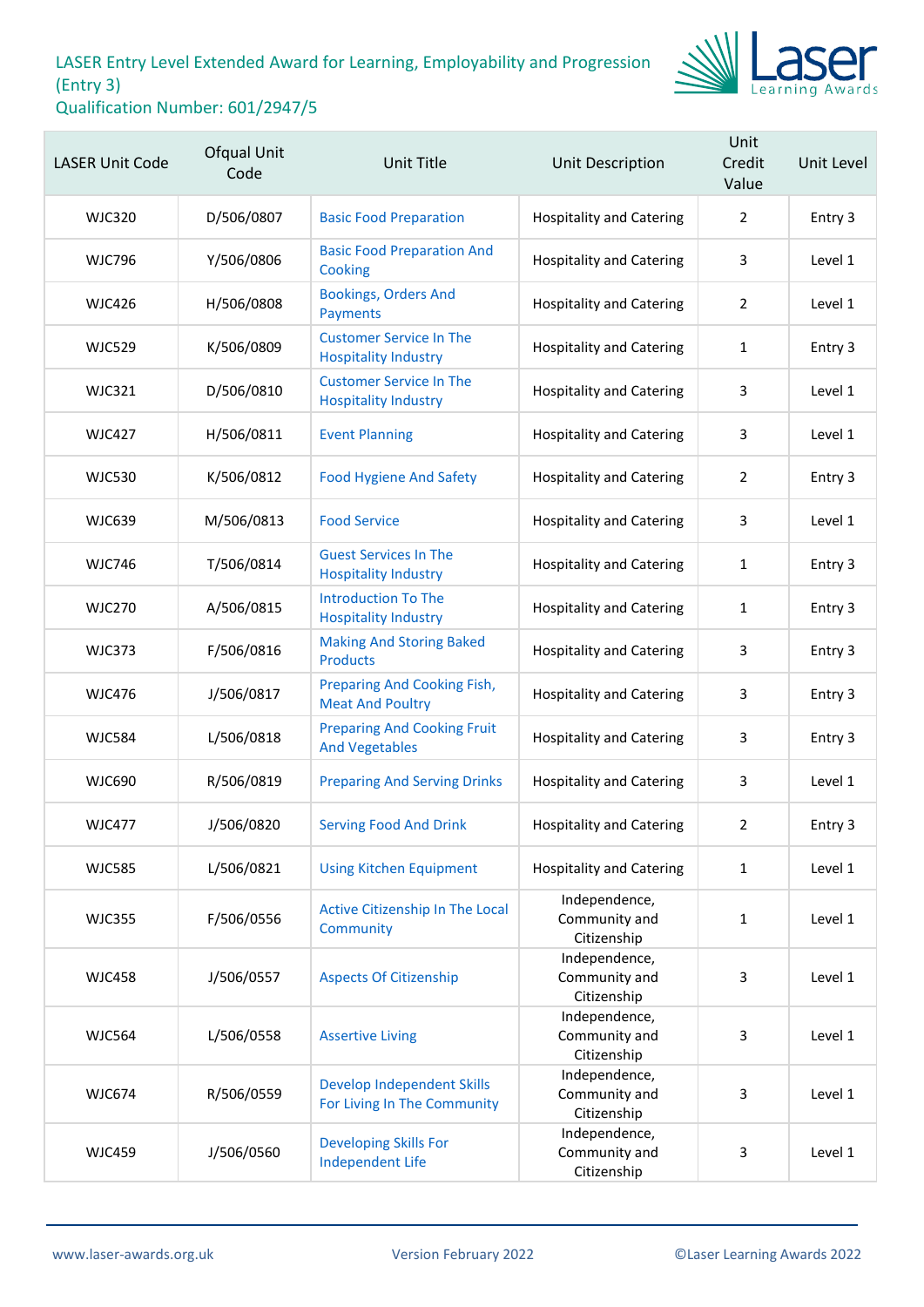

| <b>LASER Unit Code</b> | Ofqual Unit<br>Code | <b>Unit Title</b>                                                          | Unit Description                              | Unit<br>Credit<br>Value | Unit Level |
|------------------------|---------------------|----------------------------------------------------------------------------|-----------------------------------------------|-------------------------|------------|
| <b>WJC565</b>          | L/506/0561          | <b>General Skills For</b><br><b>Independent Living</b>                     | Independence,<br>Community and<br>Citizenship | 4                       | Entry 3    |
| <b>WJC675</b>          | R/506/0562          | <b>Individual Rights And</b><br><b>Responsibilities</b>                    | Independence,<br>Community and<br>Citizenship | 1                       | Entry 3    |
| <b>WJC779</b>          | Y/506/0563          | <b>Living In The Community</b>                                             | Independence,<br>Community and<br>Citizenship | 3                       | Entry 3    |
| <b>WJC304</b>          | D/506/0564          | <b>Self Advocacy</b>                                                       | Independence,<br>Community and<br>Citizenship | 3                       | Entry 3    |
| <b>WJC409</b>          | H/506/0565          | <b>The Local Community</b>                                                 | Independence,<br>Community and<br>Citizenship | $\mathbf{1}$            | Entry 3    |
| <b>WJC515</b>          | K/506/0566          | <b>The Rights And</b><br><b>Responsibilities Of Citizenship</b>            | Independence,<br>Community and<br>Citizenship | 3                       | Entry 3    |
| <b>WJC621</b>          | M/506/0567          | <b>Understanding Rights And</b><br><b>Responsibilities Of Citizenship</b>  | Independence,<br>Community and<br>Citizenship | 3                       | Level 1    |
| <b>WJC727</b>          | T/506/0568          | <b>Understanding The Role Of</b><br>Young People As Peer<br><b>Mentors</b> | Independence,<br>Community and<br>Citizenship | 3                       | Level 1    |
| <b>WJC251</b>          | A/506/0569          | <b>Using Social And Leisure</b><br><b>Facilities</b>                       | Independence,<br>Community and<br>Citizenship | 3                       | Entry 3    |
| <b>WJC786</b>          | Y/506/0661          | <b>Developing Own</b><br><b>Interpersonal Skills</b>                       | Interpersonal Skills and<br>Teamwork          | 3                       | Level 1    |
| <b>WJC311</b>          | D/506/0662          | <b>Developing Own</b><br><b>Interpersonal Skills</b>                       | Interpersonal Skills and<br>Teamwork          | 3                       | Level 2    |
| <b>WJC418</b>          | H/506/0663          | <b>Group And Teamwork</b><br><b>Communication Skills</b>                   | Interpersonal Skills and<br>Teamwork          | 3                       | Entry 3    |
| <b>WJC519</b>          | K/506/0664          | <b>Group And Teamwork</b><br><b>Communication Skills</b>                   | Interpersonal Skills and<br>Teamwork          | 3                       | Level 1    |
| <b>WJC735</b>          | T/506/0666          | <b>Group And Teamwork</b><br><b>Communication Skills</b>                   | Interpersonal Skills and<br>Teamwork          | 3                       | Level 2    |
| <b>WJG568</b>          | M/617/3915          | <b>Lip Reading Skills</b>                                                  | Interpersonal Skills and<br>Teamwork          | 3                       | Entry 3    |
| <b>WJG567</b>          | A/617/3917          | <b>Lip Reading Skills</b>                                                  | Interpersonal Skills and<br>Teamwork          | 6                       | Level 1    |
| <b>WJC466</b>          | J/506/0669          | <b>Speaking And Listening Skills</b>                                       | Interpersonal Skills and<br>Teamwork          | 3                       | Level 1    |
| <b>WJC257</b>          | A/506/0670          | <b>Speaking And Listening Skills</b>                                       | Interpersonal Skills and<br>Teamwork          | 3                       | Level 2    |
| <b>WJC363</b>          | F/506/0671          | <b>Speaking To Communicate</b>                                             | Interpersonal Skills and<br>Teamwork          | $\mathbf{1}$            | Entry 3    |
| <b>WJC467</b>          | J/506/0672          | <b>Using Listening And</b><br><b>Responding Skills</b>                     | Interpersonal Skills and<br>Teamwork          | $\mathbf 1$             | Entry 3    |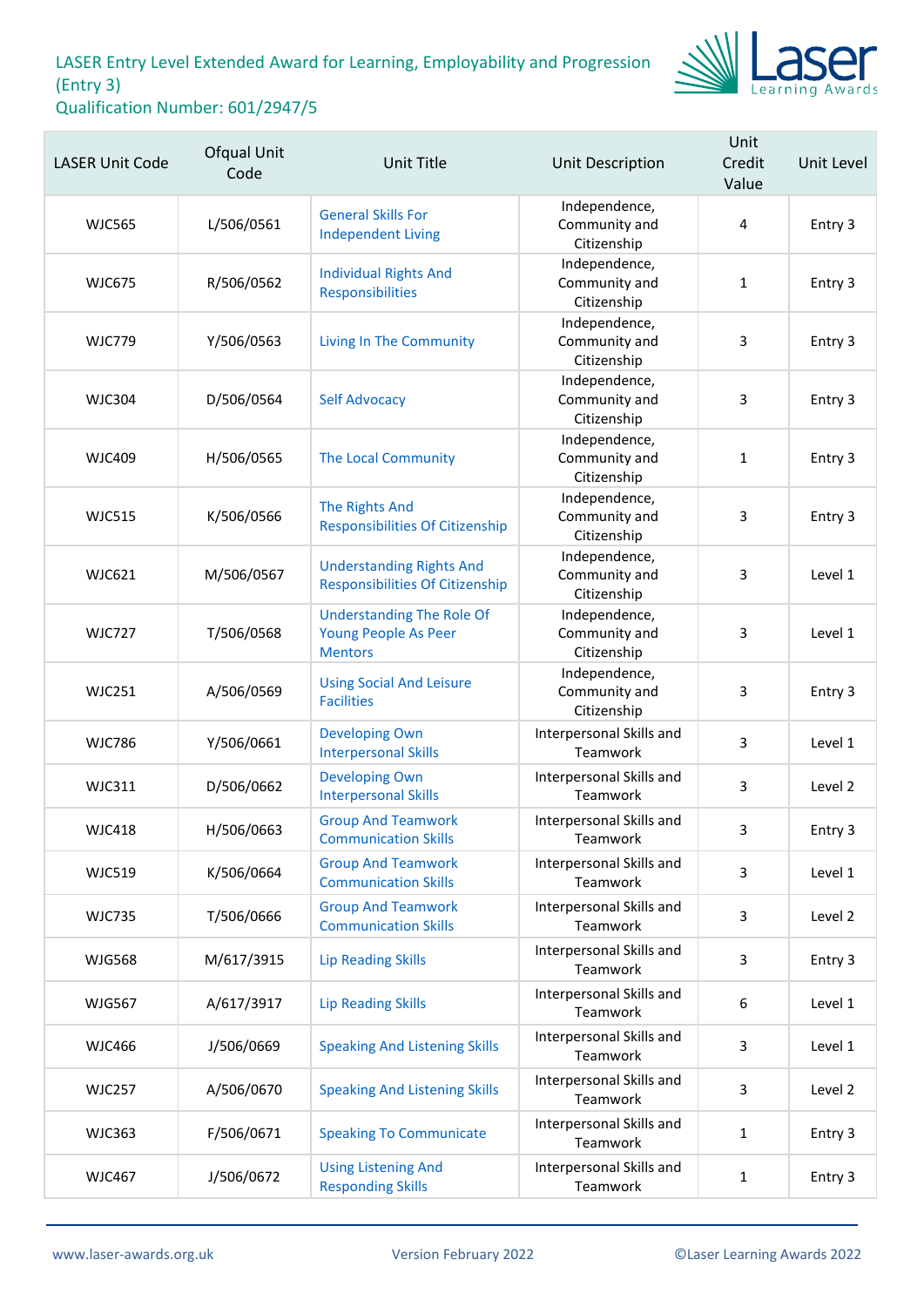

| <b>LASER Unit Code</b> | Ofqual Unit<br>Code | <b>Unit Title</b>                                          | <b>Unit Description</b>              | Unit<br>Credit<br>Value | Unit Level |
|------------------------|---------------------|------------------------------------------------------------|--------------------------------------|-------------------------|------------|
| <b>WJC787</b>          | Y/506/0675          | <b>Using Teamwork Skills</b>                               | Interpersonal Skills and<br>Teamwork | 3                       | Entry 3    |
| WJC312                 | D/506/0676          | <b>Using Teamwork Skills</b>                               | Interpersonal Skills and<br>Teamwork | 3                       | Level 1    |
| <b>WJC419</b>          | H/506/0677          | <b>Using Teamwork Skills</b>                               | Interpersonal Skills and<br>Teamwork | 3                       | Level 2    |
| <b>WJG555</b>          | A/617/3903          | <b>Creating And Editing</b><br><b>Electronic Documents</b> | <b>IT for Users</b>                  | 3                       | Entry 3    |
| <b>WJG556</b>          | K/617/3797          | <b>Creating And Publishing Web</b><br><b>Pages</b>         | <b>IT for Users</b>                  | 3                       | Level 1    |
| <b>WJC292</b>          | D/506/0337          | <b>Cyber-Bullying Awareness</b>                            | <b>IT for Users</b>                  | 2                       | Level 1    |
| <b>WJC395</b>          | H/506/0338          | Digital Audio, Video And<br>Photography                    | <b>IT for Users</b>                  | 1                       | Entry 3    |
| <b>WJG558</b>          | M/617/3798          | <b>Digital Literacy</b>                                    | <b>IT for Users</b>                  | 3                       | Entry 3    |
| <b>WJG559</b>          | A/617/3965          | <b>Digital Music</b>                                       | <b>IT for Users</b>                  | 2                       | Entry 3    |
| <b>WJG560</b>          | K/617/3802          | <b>Digital Photography</b>                                 | <b>IT for Users</b>                  | 3                       | Entry 3    |
| <b>WJG562</b>          | M/617/3820          | <b>Exploring Social Media</b>                              | <b>IT for Users</b>                  | $\overline{2}$          | Entry 3    |
| <b>WJG564</b>          | M/617/3803          | <b>IT Communication</b><br><b>Fundamentals</b>             | IT for Users                         | $\overline{2}$          | Level 1    |
| <b>WJG565</b>          | T/617/3821          | <b>IT Maintenance For Users</b>                            | <b>IT for Users</b>                  | $\overline{2}$          | Level 1    |
| <b>WJC238</b>          | A/506/0345          | <b>IT Security For Users</b>                               | <b>IT for Users</b>                  | $\mathbf{1}$            | Level 1    |
| <b>WJC343</b>          | F/506/0346          | <b>IT Software Fundamentals</b>                            | IT for Users                         | 3                       | Level 1    |
| <b>WJG566</b>          | A/617/3822          | <b>IT Troubleshooting For Users</b>                        | IT for Users                         | $\overline{2}$          | Level 1    |
| <b>WJC552</b>          | L/506/0348          | <b>IT User Fundamentals</b>                                | IT for Users                         | $\overline{2}$          | Entry 3    |
| <b>WJC662</b>          | R/506/0349          | <b>IT User Fundamentals</b>                                | IT for Users                         | 3                       | Level 1    |
| <b>WJG569</b>          | F/617/3823          | <b>Personal Digital Photograph</b><br>Processing           | <b>IT for Users</b>                  | $\mathbf{1}$            | Entry 3    |
| <b>WJC553</b>          | L/506/0351          | <b>Principles Of Internet Safety</b>                       | IT for Users                         | $\overline{2}$          | Level 1    |
| <b>WJC663</b>          | R/506/0352          | <b>Producing Charts Using ICT</b>                          | IT for Users                         | 3                       | Entry 3    |
| <b>WJC768</b>          | Y/506/0353          | <b>Selecting Information Using</b><br>The Internet         | IT for Users                         | $\mathbf{1}$            | Entry 3    |
| <b>WJC294</b>          | D/506/0354          | <b>Social Networking</b>                                   | <b>IT for Users</b>                  | $\overline{2}$          | Level 1    |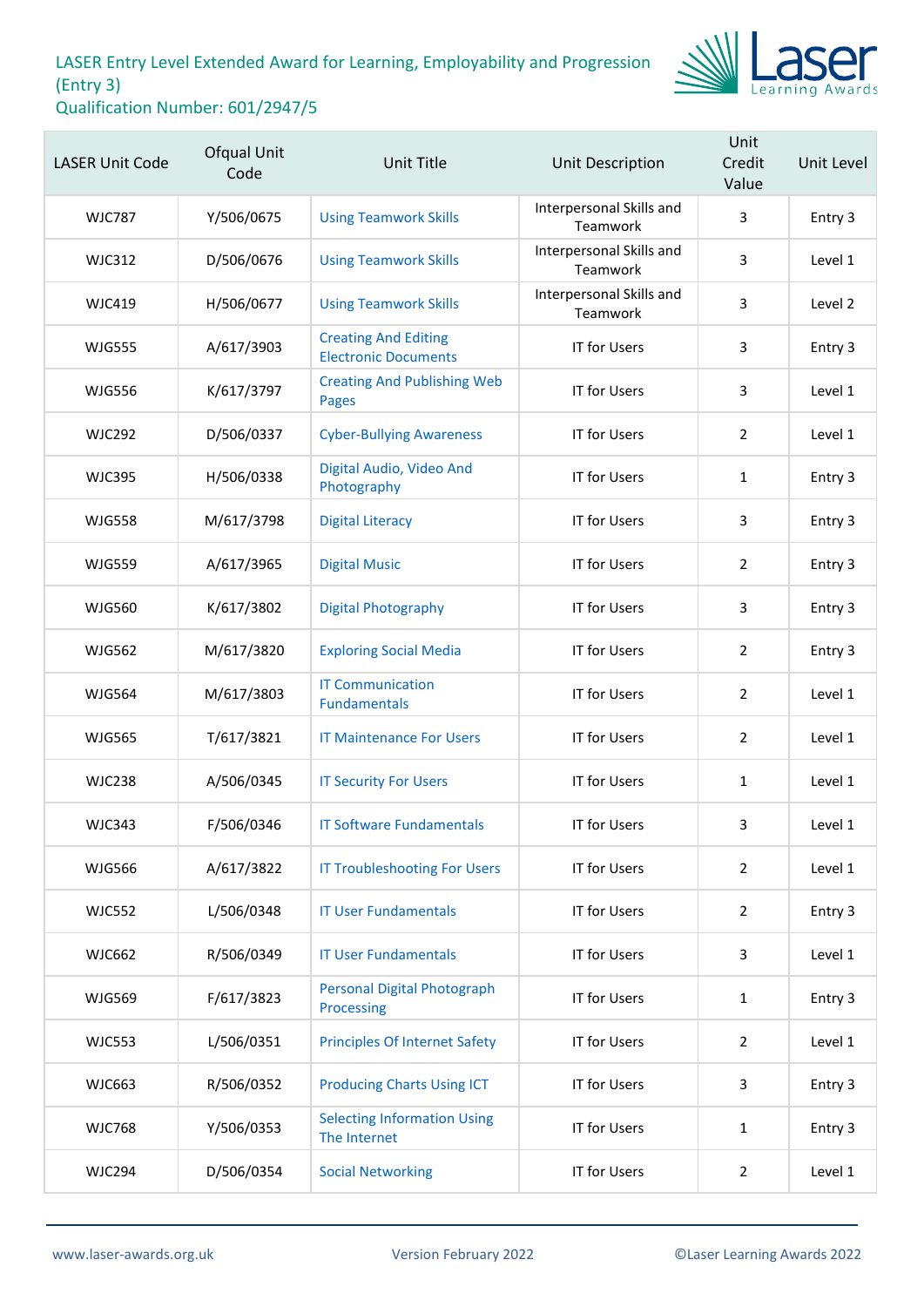

| <b>LASER Unit Code</b> | Ofqual Unit<br>Code | <b>Unit Title</b>                                            | Unit Description    | Unit<br>Credit<br>Value | Unit Level |
|------------------------|---------------------|--------------------------------------------------------------|---------------------|-------------------------|------------|
| <b>WJC397</b>          | H/506/0355          | The Internet And World Wide<br>Web                           | IT for Users        | $\mathbf{1}$            | Entry 3    |
| <b>WJC505</b>          | K/506/0356          | <b>Understanding Computer</b><br><b>Basics</b>               | <b>IT for Users</b> | $\mathbf{1}$            | Entry 3    |
| <b>WJC610</b>          | M/506/0357          | <b>Understanding Computer</b><br><b>Security And Privacy</b> | <b>IT for Users</b> | $\mathbf{1}$            | Entry 3    |
| <b>WJC716</b>          | T/506/0358          | <b>Understanding Digital</b><br><b>Technology</b>            | <b>IT for Users</b> | $\overline{2}$          | Entry 3    |
| <b>WJC239</b>          | A/506/0359          | <b>Using Audio And Video</b><br>Software                     | IT for Users        | $\overline{2}$          | Entry 3    |
| WJC611                 | M/506/0360          | <b>Using Database Software</b>                               | <b>IT for Users</b> | $\overline{2}$          | Entry 3    |
| <b>WJC717</b>          | T/506/0361          | <b>Using Design And Imaging</b><br>Software                  | <b>IT for Users</b> | $\overline{2}$          | Entry 3    |
| <b>WJC240</b>          | A/506/0362          | <b>Using Desktop Publishing</b><br>Software                  | <b>IT for Users</b> | $\overline{2}$          | Entry 3    |
| <b>WJC344</b>          | F/506/0363          | <b>Using Desktop Publishing</b><br>Software                  | <b>IT for Users</b> | 3                       | Level 1    |
| <b>WJC449</b>          | J/506/0364          | <b>Using Digital Media</b>                                   | <b>IT for Users</b> | $\overline{2}$          | Entry 3    |
| <b>WJC664</b>          | R/506/0366          | <b>Using Email</b>                                           | <b>IT for Users</b> | $\mathbf{1}$            | Entry 3    |
| <b>WJC769</b>          | Y/506/0367          | <b>Using Email</b>                                           | IT for Users        | $\overline{2}$          | Level 1    |
| <b>WJG575</b>          | M/617/3834          | <b>Using Email And Text</b><br><b>Messaging</b>              | IT for Users        | $\mathbf{1}$            | Entry 3    |
| <b>WJC295</b>          | D/506/0368          | <b>Using Graphics Software</b>                               | <b>IT for Users</b> | $\mathbf{1}$            | Entry 3    |
| <b>WJC398</b>          | H/506/0369          | Using ICT To Find Information                                | IT for Users        | 3                       | Entry 3    |
| <b>WJC770</b>          | Y/506/0370          | <b>Using Imaging Software</b>                                | <b>IT for Users</b> | 3                       | Level 1    |
| <b>WJC296</b>          | D/506/0371          | <b>Using Mobile IT Devices</b>                               | <b>IT for Users</b> | $\mathbf{1}$            | Entry 3    |
| <b>WJC399</b>          | H/506/0372          | <b>Using Mobile IT Devices</b>                               | IT for Users        | $\overline{2}$          | Level 1    |
| <b>WJC506</b>          | K/506/0373          | <b>Using Presentation Software</b>                           | <b>IT for Users</b> | $\overline{2}$          | Entry 3    |
| <b>WJC612</b>          | M/506/0374          | <b>Using Presentation Software</b>                           | IT for Users        | $\mathbf{3}$            | Level 1    |
| <b>WJC718</b>          | T/506/0375          | <b>Using Project Management</b><br>Software                  | IT for Users        | 3                       | Level 1    |
| <b>WJC241</b>          | A/506/0376          | <b>Using Specialist Or Bespoke</b><br>Software               | <b>IT for Users</b> | $\overline{2}$          | Entry 3    |
| <b>WJC345</b>          | F/506/0377          | <b>Using Spreadsheet Software</b>                            | <b>IT for Users</b> | $\overline{2}$          | Entry 3    |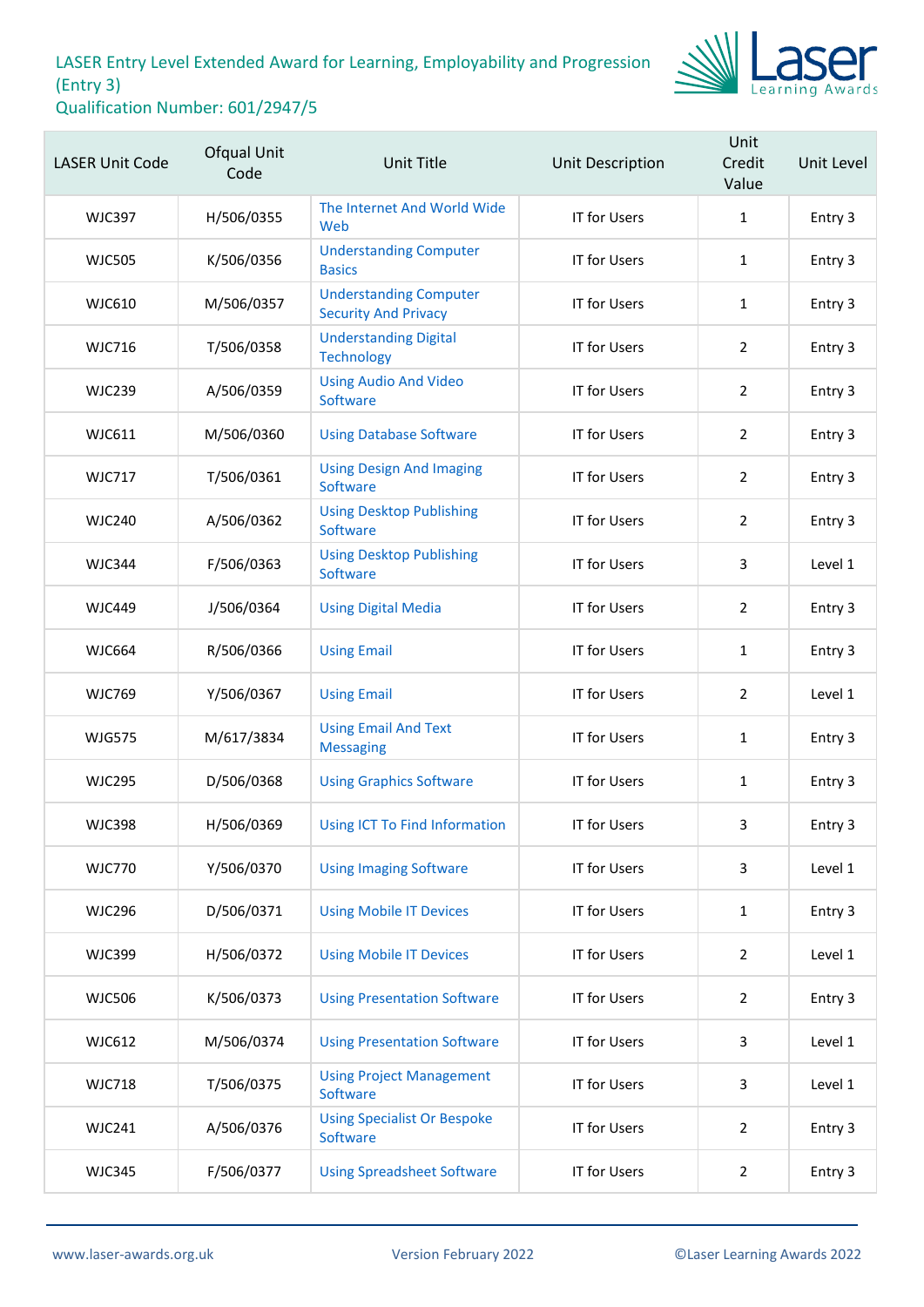

| <b>LASER Unit Code</b> | Ofqual Unit<br>Code | <b>Unit Title</b>                                                                        | <b>Unit Description</b> | Unit<br>Credit<br>Value | Unit Level |
|------------------------|---------------------|------------------------------------------------------------------------------------------|-------------------------|-------------------------|------------|
| <b>WJC450</b>          | J/506/0378          | <b>Using Spreadsheet Software</b>                                                        | IT for Users            | 3                       | Level 1    |
| <b>WJC555</b>          | L/506/0379          | <b>Using The Internet</b>                                                                | <b>IT for Users</b>     | $\mathbf{1}$            | Entry 3    |
| <b>WJC346</b>          | F/506/0380          | <b>Using The Internet For</b><br>Shopping                                                | IT for Users            | $\mathbf{1}$            | Entry 3    |
| <b>WJC451</b>          | J/506/0381          | <b>Using Video Software</b>                                                              | <b>IT for Users</b>     | $\overline{2}$          | Entry 3    |
| <b>WJC556</b>          | L/506/0382          | <b>Using Word Processing</b><br>Software                                                 | <b>IT for Users</b>     | 2                       | Entry 3    |
| <b>WJC665</b>          | R/506/0383          | <b>Using Word Processing</b><br>Software                                                 | <b>IT for Users</b>     | 3                       | Level 1    |
| <b>WJC613</b>          | M/506/0469          | <b>Web-Based Information</b><br><b>Technology</b>                                        | <b>IT for Users</b>     | 3                       | Entry 3    |
| <b>WJC811</b>          | Y/506/0997          | <b>Assisting With The</b><br><b>Maintenance Of Equipment</b>                             | Land-Based Industries   | 3                       | Level 1    |
| <b>WJC335</b>          | D/506/0998          | <b>Fish And The Aquatic</b><br>Environment                                               | Land-Based Industries   | 5                       | Level 1    |
| WJC440                 | H/506/0999          | <b>Getting To Know Woodlands</b>                                                         | Land-Based Industries   | 3                       | Entry 3    |
| <b>WJC600</b>          | L/506/1001          | <b>Grooming And Washing</b><br><b>Horses</b>                                             | Land-Based Industries   | 3                       | Level 1    |
| <b>WJC494</b>          | J/506/1000          | <b>Planting And Staking A Tree</b>                                                       | Land-Based Industries   | $\overline{2}$          | Level 1    |
| <b>WJC707</b>          | R/506/1002          | <b>Principles Of Basic</b><br><b>Preparation And Operation Of</b><br><b>A Tractor</b>    | Land-Based Industries   | 3                       | Level 1    |
| <b>WJC812</b>          | Y/506/1003          | <b>Principles Of Caring For</b><br><b>Horses</b>                                         | Land-Based Industries   | 4                       | Level 1    |
| <b>WJC336</b>          | D/506/1004          | <b>Principles Of Harvesting Crops</b>                                                    | Land-Based Industries   | 3                       | Level 1    |
| <b>WJC441</b>          | H/506/1005          | <b>Principles Of Maintaining</b><br><b>Grass Surfaces</b>                                | Land-Based Industries   | $\overline{2}$          | Level 1    |
| <b>WJC545</b>          | K/506/1006          | <b>Principles Of Preparing And</b><br><b>Maintaining Livestock</b><br>Accommodation      | Land-Based Industries   | 3                       | Level 1    |
| <b>WJC654</b>          | M/506/1007          | <b>Principles Of Preparing For</b><br><b>And Monitoring Livestock</b><br><b>Outdoors</b> | Land-Based Industries   | 3                       | Level 1    |
| <b>WJC760</b>          | T/506/1008          | <b>Pruning Trees And Shrubs</b>                                                          | Land-Based Industries   | 3                       | Level 1    |
| <b>WJC285</b>          | A/506/1009          | <b>Recognising Trees And Plants</b><br>And Their Importance To<br>Wildlife               | Land-Based Industries   | $\overline{2}$          | Entry 3    |
| <b>WJC655</b>          | M/506/1010          | Sowing Grass Seed By Hand                                                                | Land-Based Industries   | $\mathbf{1}$            | Level 1    |
| <b>WJC761</b>          | T/506/1011          | The Fish Farm                                                                            | Land-Based Industries   | 3                       | Level 1    |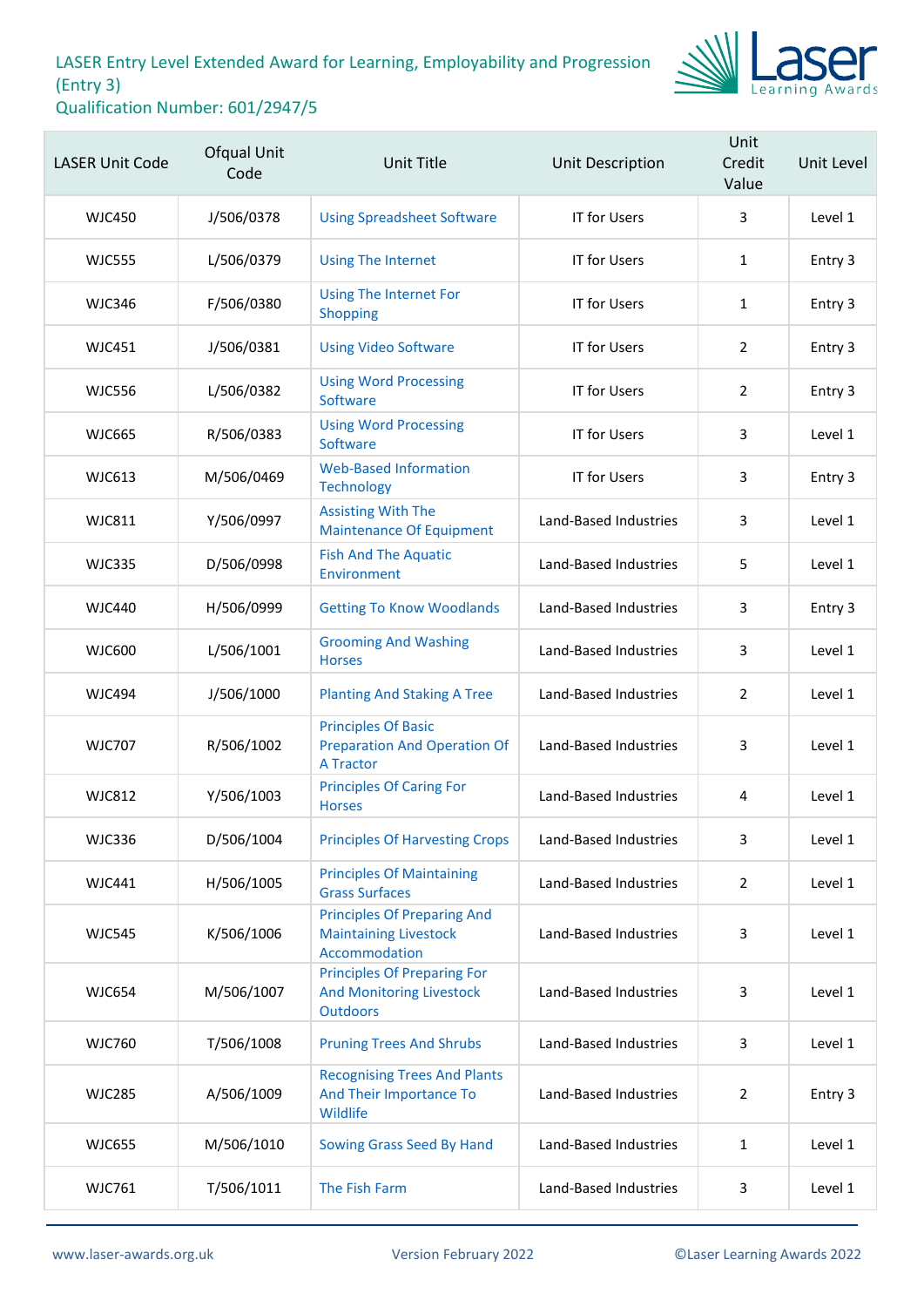

| <b>LASER Unit Code</b> | Ofqual Unit<br>Code | <b>Unit Title</b>                                                         | Unit Description           | Unit<br>Credit<br>Value | Unit Level |
|------------------------|---------------------|---------------------------------------------------------------------------|----------------------------|-------------------------|------------|
| WJC286                 | A/506/1012          | <b>Understanding Ecology And</b><br>Conservation                          | Land-Based Industries      | 3                       | Level 1    |
| <b>WJC387</b>          | F/506/1013          | <b>Understanding Soils And Crop</b><br><b>Plants</b>                      | Land-Based Industries      | 3                       | Level 1    |
| <b>WJC313</b>          | D/506/0693          | Data Handling: Extracting And<br><b>Interpreting Data</b>                 | Learning Activities        | 1                       | Entry 3    |
| <b>WJC420</b>          | H/506/0694          | Data Handling: Recording And<br><b>Representing Data</b>                  | Learning Activities        | 1                       | Entry 3    |
| <b>WJC521</b>          | K/506/0695          | <b>Discover Local History</b>                                             | <b>Learning Activities</b> | 3                       | Entry 3    |
| <b>WJC736</b>          | T/506/0697          | <b>Family Learning</b>                                                    | Learning Activities        | 3                       | Level 1    |
| <b>WJC258</b>          | A/506/0698          | <b>Making And Using Story Sacks</b><br><b>For Family Learning</b>         | Learning Activities        | $\overline{2}$          | Entry 3    |
| <b>WJC364</b>          | F/506/0699          | <b>Making And Using Story Sacks</b><br><b>For Family Learning</b>         | <b>Learning Activities</b> | 3                       | Level 1    |
| <b>WJC522</b>          | K/506/0700          | <b>Oral Presentation Skills</b>                                           | Learning Activities        | 3                       | Level 1    |
| <b>WJC631</b>          | M/506/0701          | <b>Research Project</b>                                                   | Learning Activities        | 3                       | Level 1    |
| <b>WJC259</b>          | A/506/0703          | <b>Taking Part In An Activity</b>                                         | <b>Learning Activities</b> | 1                       | Entry 3    |
| <b>WJC365</b>          | F/506/0704          | <b>Taking Part In An Activity</b>                                         | Learning Activities        | 1                       | Level 1    |
| <b>WJC468</b>          | J/506/0705          | <b>Taking Part In An Activity</b>                                         | Learning Activities        | $\mathbf{1}$            | Level 2    |
| <b>WJC574</b>          | L/506/0706          | <b>Understanding Further</b><br><b>Education</b>                          | <b>Learning Activities</b> | $\overline{2}$          | Level 1    |
| <b>WJC680</b>          | R/506/0707          | <b>Understanding Higher</b><br>Education                                  | Learning Activities        | 2                       | Level 1    |
| <b>WJC788</b>          | Y/506/0708          | Work, Review And Plan                                                     | Learning Activities        | 3                       | Level 1    |
| <b>WJC534</b>          | K/506/0888          | <b>Contribute To The Creation Of</b><br><b>A Group Drama Presentation</b> | Literacy                   | 5                       | Entry 3    |
| <b>WJC644</b>          | M/506/0889          | <b>Developing Creative Writing</b><br><b>Skills</b>                       | Literacy                   | 3                       | Level 1    |
| <b>WJC432</b>          | H/506/0890          | <b>Developing Reading Skills</b>                                          | Literacy                   | $\overline{2}$          | Entry 3    |
| WJG561                 | A/617/3819          | <b>Exploring Poetry</b>                                                   | Literacy                   | $\overline{2}$          | Entry 3    |
| <b>WJC645</b>          | M/506/0892          | <b>Grammar And Punctuation</b><br><b>For Reading</b>                      | Literacy                   | $\mathbf{1}$            | Entry 3    |
| <b>WJC752</b>          | T/506/0893          | <b>Grammar And Punctuation In</b><br><b>Practical Use</b>                 | Literacy                   | 1                       | Entry 3    |
| <b>WJC276</b>          | A/506/0894          | <b>Grammar Skills</b>                                                     | Literacy                   | 1                       | Entry 3    |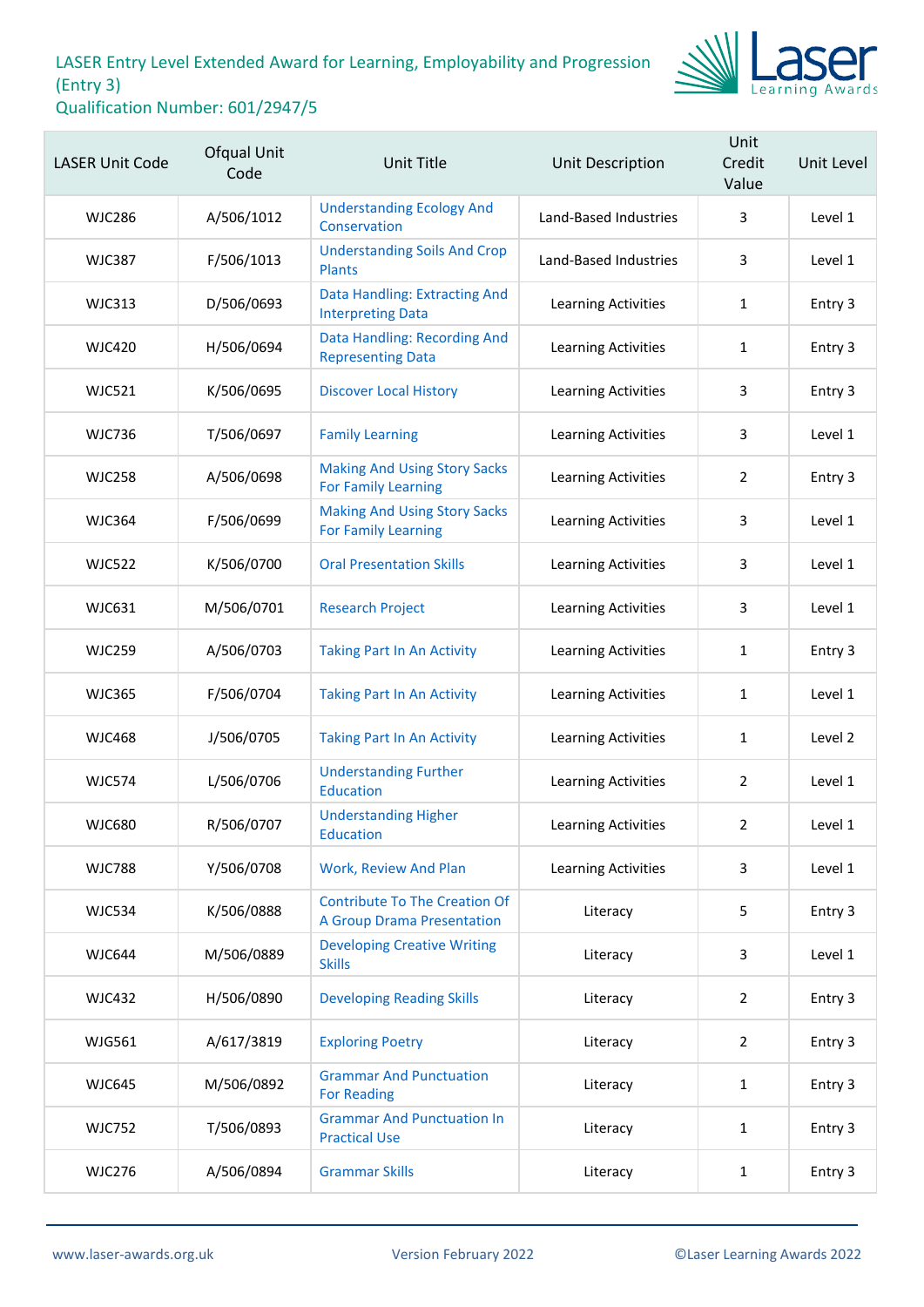

| <b>LASER Unit Code</b> | Ofqual Unit<br>Code | <b>Unit Title</b>                                                   | Unit Description               | Unit<br>Credit<br>Value | Unit Level |
|------------------------|---------------------|---------------------------------------------------------------------|--------------------------------|-------------------------|------------|
| <b>WJC379</b>          | F/506/0895          | <b>Improving Own Spelling</b>                                       | Literacy                       | $\mathbf{1}$            | Entry 3    |
| <b>WJC484</b>          | J/506/0896          | <b>Punctuation And Grammar</b><br><b>Skills</b>                     | Literacy                       | $\overline{2}$          | Level 1    |
| <b>WJC590</b>          | L/506/0897          | <b>Reading Comprehension</b>                                        | Literacy                       | $\mathbf{1}$            | Entry 3    |
| <b>WJC696</b>          | R/506/0898          | <b>Reading Fiction Texts</b>                                        | Literacy                       | $\mathbf{1}$            | Level 1    |
| <b>WJC802</b>          | Y/506/0899          | <b>Reading For Meaning</b>                                          | Literacy                       | 3                       | Level 1    |
| <b>WJC380</b>          | F/506/0900          | <b>Reading Grammar And</b><br>Punctuation                           | Literacy                       | $\mathbf{1}$            | Entry 3    |
| <b>WJC485</b>          | J/506/0901          | <b>Reading Key Personal Words</b>                                   | Literacy                       | $\mathbf{1}$            | Entry 3    |
| <b>WJC591</b>          | L/506/0902          | <b>Reading Non-Fiction Texts</b>                                    | Literacy                       | $\overline{2}$          | Level 1    |
| <b>WJC697</b>          | R/506/0903          | <b>Spelling And Handwriting</b><br><b>Skills</b>                    | Literacy                       | $\mathbf{1}$            | Entry 3    |
| <b>WJC803</b>          | Y/506/0904          | <b>Spelling In Practice</b>                                         | Literacy                       | $\mathbf{1}$            | Entry 3    |
| <b>WJC328</b>          | D/506/0905          | <b>Spelling Rules And Strategies</b><br><b>In Practical Use</b>     | Literacy                       | 3                       | Level 1    |
| <b>WJC433</b>          | H/506/0906          | <b>Spelling Skills</b>                                              | Literacy                       | 3                       | Level 1    |
| <b>WJC536</b>          | K/506/0907          | <b>Using Grammar, Punctuation</b><br><b>And Spelling In Writing</b> | Literacy                       | $\overline{2}$          | Entry 3    |
| <b>WJC646</b>          | M/506/0908          | <b>Using Grammar, Punctuation</b><br><b>And Spelling In Writing</b> | Literacy                       | $\overline{2}$          | Level 1    |
| <b>WJC753</b>          | T/506/0909          | <b>Using Punctuation</b>                                            | Literacy                       | $\mathbf{1}$            | Entry 3    |
| <b>WJC537</b>          | K/506/0910          | <b>Writing Composition Skills</b>                                   | Literacy                       | $\mathbf{1}$            | Entry 3    |
| <b>WJC647</b>          | M/506/0911          | <b>Writing For Meaning Skills</b>                                   | Literacy                       | 3                       | Level 1    |
| <b>WJC754</b>          | T/506/0912          | <b>Writing To Communicate</b>                                       | Literacy                       | $\overline{2}$          | Entry 3    |
| <b>WJC816</b>          | Y/506/1048          | <b>Critical Thinking</b>                                            | Making Progress in<br>Learning | 3                       | Level 1    |
| <b>WJC340</b>          | D/506/1049          | <b>Engaging In Discussion</b>                                       | Making Progress in<br>Learning | $\mathbf{1}$            | Entry 3    |
| <b>WJC711</b>          | R/506/1050          | <b>Handling Data</b>                                                | Making Progress in<br>Learning | $\overline{2}$          | Level 1    |
| <b>WJC817</b>          | Y/506/1051          | <b>Improving Own Learning And</b><br>Performance                    | Making Progress in<br>Learning | 3                       | Level 1    |
| <b>WJC341</b>          | D/506/1052          | <b>Improving Own Learning And</b><br>Performance                    | Making Progress in<br>Learning | 3                       | Level 2    |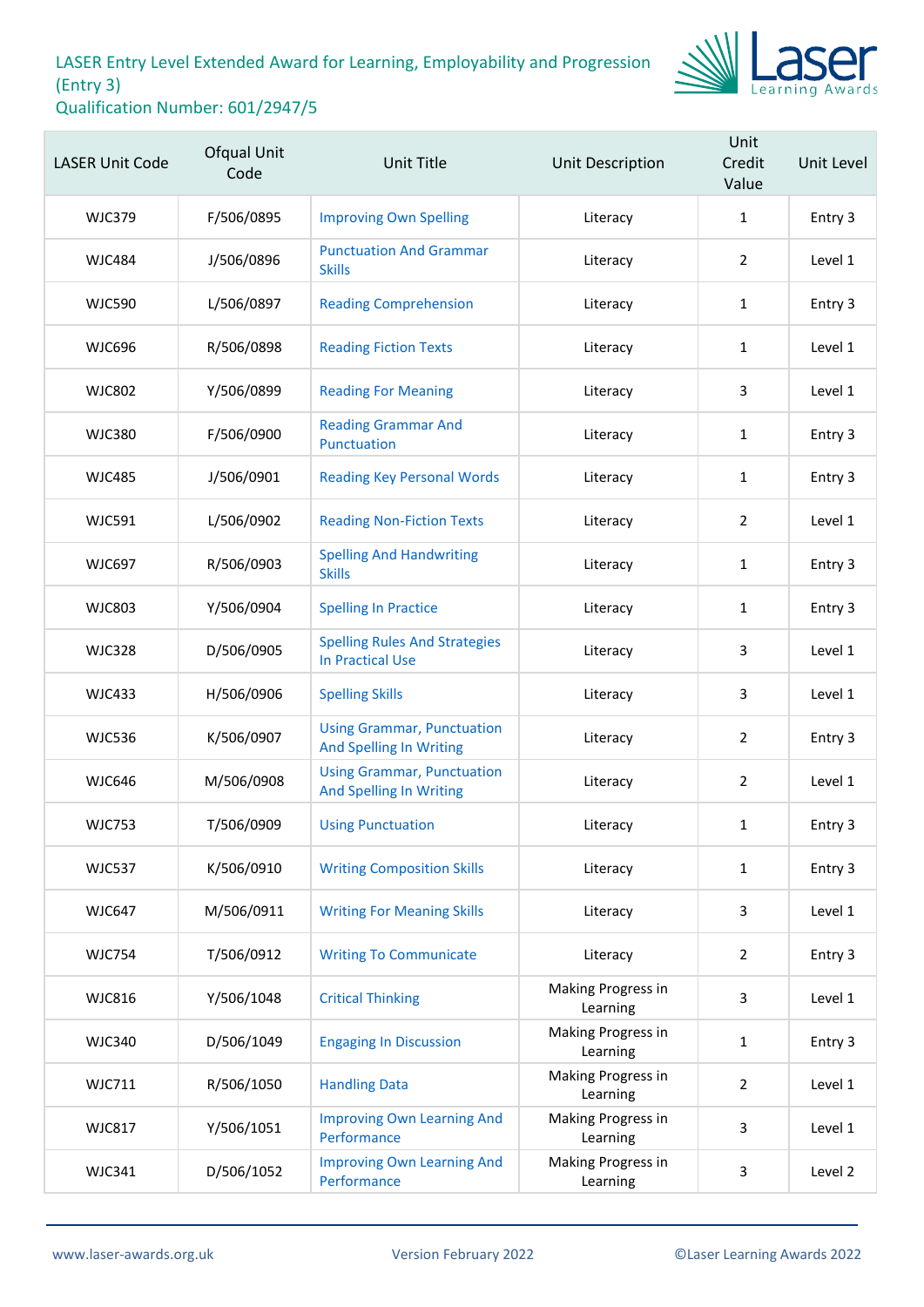

| <b>LASER Unit Code</b> | Ofqual Unit<br>Code | <b>Unit Title</b>                                             | Unit Description                                | Unit<br>Credit<br>Value | Unit Level |
|------------------------|---------------------|---------------------------------------------------------------|-------------------------------------------------|-------------------------|------------|
| <b>WJC445</b>          | H/506/1053          | <b>Managing Study</b>                                         | Making Progress in<br>Learning                  | 3                       | Entry 3    |
| <b>WJC549</b>          | K/506/1054          | <b>Managing Your Own Learning</b>                             | Making Progress in<br>Learning                  | 3                       | Level 1    |
| <b>WJC659</b>          | M/506/1055          | <b>Planning And Carrying Out</b><br>Research                  | Making Progress in<br>Learning                  | $\overline{2}$          | Level 1    |
| <b>WJC765</b>          | T/506/1056          | <b>Planning For Progress In</b><br><b>English Skills</b>      | Making Progress in<br>Learning                  | $\mathbf{1}$            | Entry 3    |
| <b>WJC289</b>          | A/506/1057          | <b>Presentation Skills</b>                                    | Making Progress in<br>Learning                  | 3                       | Entry 3    |
| <b>WJC391</b>          | F/506/1058          | <b>Problem-Solving Skills</b>                                 | Making Progress in<br>Learning                  | $\mathbf{1}$            | Level 1    |
| <b>WJC499</b>          | J/506/1059          | <b>Reflectiveness In Learning</b>                             | Making Progress in<br>Learning                  | 6                       | Level 1    |
| <b>WJC290</b>          | A/506/1060          | <b>Study Skills</b>                                           | Making Progress in<br>Learning                  | 3                       | Entry 3    |
| <b>WJC392</b>          | F/506/1061          | <b>Study Skills</b>                                           | Making Progress in<br>Learning                  | 3                       | Level 1    |
| <b>WJC318</b>          | D/506/0774          | <b>Banking And Other Financial</b><br>Organisations           | Managing Money and<br><b>Managing Mealtimes</b> | 1                       | Level 1    |
| <b>WJC425</b>          | H/506/0775          | <b>Budgeting</b>                                              | Managing Money and<br><b>Managing Mealtimes</b> | $\mathbf{1}$            | Entry 3    |
| <b>WJC636</b>          | M/506/0777          | <b>Dealing With Debt</b>                                      | Managing Money and<br><b>Managing Mealtimes</b> | 3                       | Entry 3    |
| <b>WJC742</b>          | T/506/0778          | <b>Dealing With Debt</b>                                      | Managing Money and<br><b>Managing Mealtimes</b> | 3                       | Level 1    |
| <b>WJC266</b>          | A/506/0779          | <b>Developing Skills For Table</b><br>Setting In Your Home    | Managing Money and<br><b>Managing Mealtimes</b> | $\mathbf{1}$            | Entry 3    |
| <b>WJC637</b>          | M/506/0780          | <b>Financial Literacy: Saving And</b><br><b>Borrowing</b>     | Managing Money and<br><b>Managing Mealtimes</b> | 1                       | Level 1    |
| <b>WJC743</b>          | T/506/0781          | <b>Food, Drink And Cooking</b>                                | Managing Money and<br><b>Managing Mealtimes</b> | 3                       | Entry 3    |
| <b>WJC267</b>          | A/506/0782          | <b>Getting The Best From Banks</b><br><b>And Credit Cards</b> | Managing Money and<br><b>Managing Mealtimes</b> | $\overline{2}$          | Entry 3    |
| <b>WJC473</b>          | J/506/0784          | <b>Managing Personal Finances</b>                             | Managing Money and<br><b>Managing Mealtimes</b> | 3                       | Level 1    |
| <b>WJC581</b>          | L/506/0785          | <b>Managing Your Money</b>                                    | Managing Money and<br><b>Managing Mealtimes</b> | 3                       | Entry 3    |
| <b>WJC688</b>          | R/506/0786          | <b>Personal Budgeting And</b><br><b>Managing Money</b>        | Managing Money and<br><b>Managing Mealtimes</b> | 3                       | Entry 3    |
| <b>WJC794</b>          | Y/506/0787          | <b>Personal Budgeting And</b><br><b>Managing Money</b>        | Managing Money and<br><b>Managing Mealtimes</b> | 3                       | Level 1    |
| <b>WJC319</b>          | D/506/0788          | <b>Skills For Shopping</b>                                    | Managing Money and<br><b>Managing Mealtimes</b> | 3                       | Entry 3    |
| <b>WJC795</b>          | Y/506/0790          | <b>Using Cooking Skills In The</b><br><b>Domestic Kitchen</b> | Managing Money and<br><b>Managing Mealtimes</b> | 3                       | Level 1    |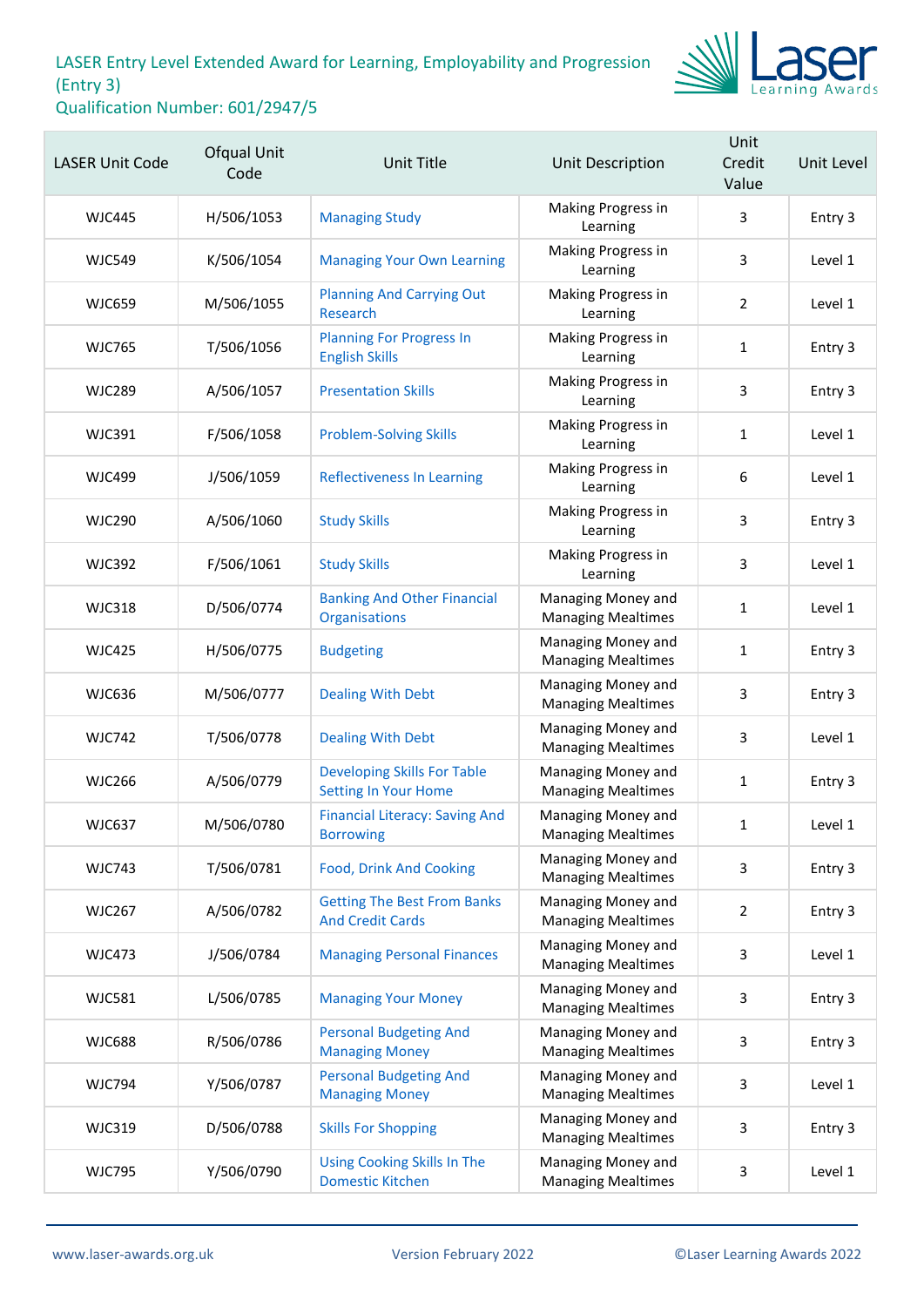

| <b>LASER Unit Code</b> | Ofqual Unit<br>Code | Unit Title                                                                                     | Unit Description                  | Unit<br>Credit<br>Value | Unit Level |
|------------------------|---------------------|------------------------------------------------------------------------------------------------|-----------------------------------|-------------------------|------------|
| <b>WJC492</b>          | J/506/0980          | <b>Developing Skills In</b><br><b>Assembling Mechanical</b><br><b>Components</b>               | Motor Vehicles and<br>Engineering | 3                       | Level 1    |
| <b>WJC598</b>          | L/506/0981          | <b>Developing Skills In Electronic</b><br>Assembly                                             | Motor Vehicles and<br>Engineering | 3                       | Level 1    |
| <b>WJC705</b>          | R/506/0982          | Developing Skills In Joining<br><b>Materials Using Welding</b>                                 | Motor Vehicles and<br>Engineering | 3                       | Level 1    |
| <b>WJC810</b>          | Y/506/0983          | <b>Developing Skills In Making</b><br><b>Engineering Components</b><br><b>Using Hand Tools</b> | Motor Vehicles and<br>Engineering | 4                       | Level 1    |
| <b>WJC334</b>          | D/506/0984          | <b>Developing Skills In Planning</b><br><b>And Making A Machined</b><br>Product                | Motor Vehicles and<br>Engineering | 6                       | Level 1    |
| <b>WJC439</b>          | H/506/0985          | Developing Skills In Using A<br><b>Bench/Pedestal Drilling</b><br><b>Machine</b>               | Motor Vehicles and<br>Engineering | 4                       | Level 1    |
| <b>WJC544</b>          | K/506/0986          | <b>Developing Skills In Wiring</b><br><b>Electrical Circuits And</b><br>Components             | Motor Vehicles and<br>Engineering | 3                       | Level 1    |
| <b>WJC652</b>          | M/506/0987          | <b>Identification Of Basic</b><br><b>External And Internal Car</b><br><b>Parts</b>             | Motor Vehicles and<br>Engineering | $\mathbf{1}$            | Entry 3    |
| <b>WJC758</b>          | T/506/0988          | <b>Identification Of Basic</b><br><b>External And Internal Car</b><br>Parts                    | Motor Vehicles and<br>Engineering | 3                       | Level 1    |
| <b>WJC283</b>          | A/506/0989          | <b>Motor Vehicle Workshop</b><br><b>Tools And Equipment</b>                                    | Motor Vehicles and<br>Engineering | $\overline{2}$          | Entry 3    |
| <b>WJC653</b>          | M/506/0990          | <b>Tools, Equipment And</b><br><b>Materials For Vehicle</b><br>Maintenance                     | Motor Vehicles and<br>Engineering | 4                       | Level 1    |
| <b>WJC759</b>          | T/506/0991          | <b>Vehicle Braking Systems</b>                                                                 | Motor Vehicles and<br>Engineering | 6                       | Level 1    |
| <b>WJC284</b>          | A/506/0992          | <b>Vehicle Engine Operating</b><br><b>Principles</b>                                           | Motor Vehicles and<br>Engineering | 4                       | Entry 3    |
| <b>WJC386</b>          | F/506/0993          | <b>Vehicle Fuel And Exhaust</b><br><b>Systems</b>                                              | Motor Vehicles and<br>Engineering | 5                       | Entry 3    |
| <b>WJC493</b>          | J/506/0994          | <b>Vehicle Panel Preparation</b><br><b>Techniques</b>                                          | Motor Vehicles and<br>Engineering | 3                       | Entry 3    |
| <b>WJC599</b>          | L/506/0995          | <b>Vehicle Steering And</b><br><b>Suspension Systems</b>                                       | Motor Vehicles and<br>Engineering | 5                       | Entry 3    |
| <b>WJC706</b>          | R/506/0996          | <b>Vehicle Wheels And Tyre</b><br><b>Systems</b>                                               | Motor Vehicles and<br>Engineering | 4                       | Entry 3    |
| <b>WJC277</b>          | A/506/0913          | <b>Average And Range</b>                                                                       | Numeracy                          | 1                       | Level 1    |
| <b>WJC381</b>          | F/506/0914          | <b>Developing And Applying</b><br><b>Addition And Subtraction</b><br><b>Skills</b>             | Numeracy                          | 1                       | Entry 3    |
| <b>WJC486</b>          | J/506/0915          | <b>Developing And Applying</b><br><b>Fraction Skills</b>                                       | Numeracy                          | $\mathbf{1}$            | Entry 3    |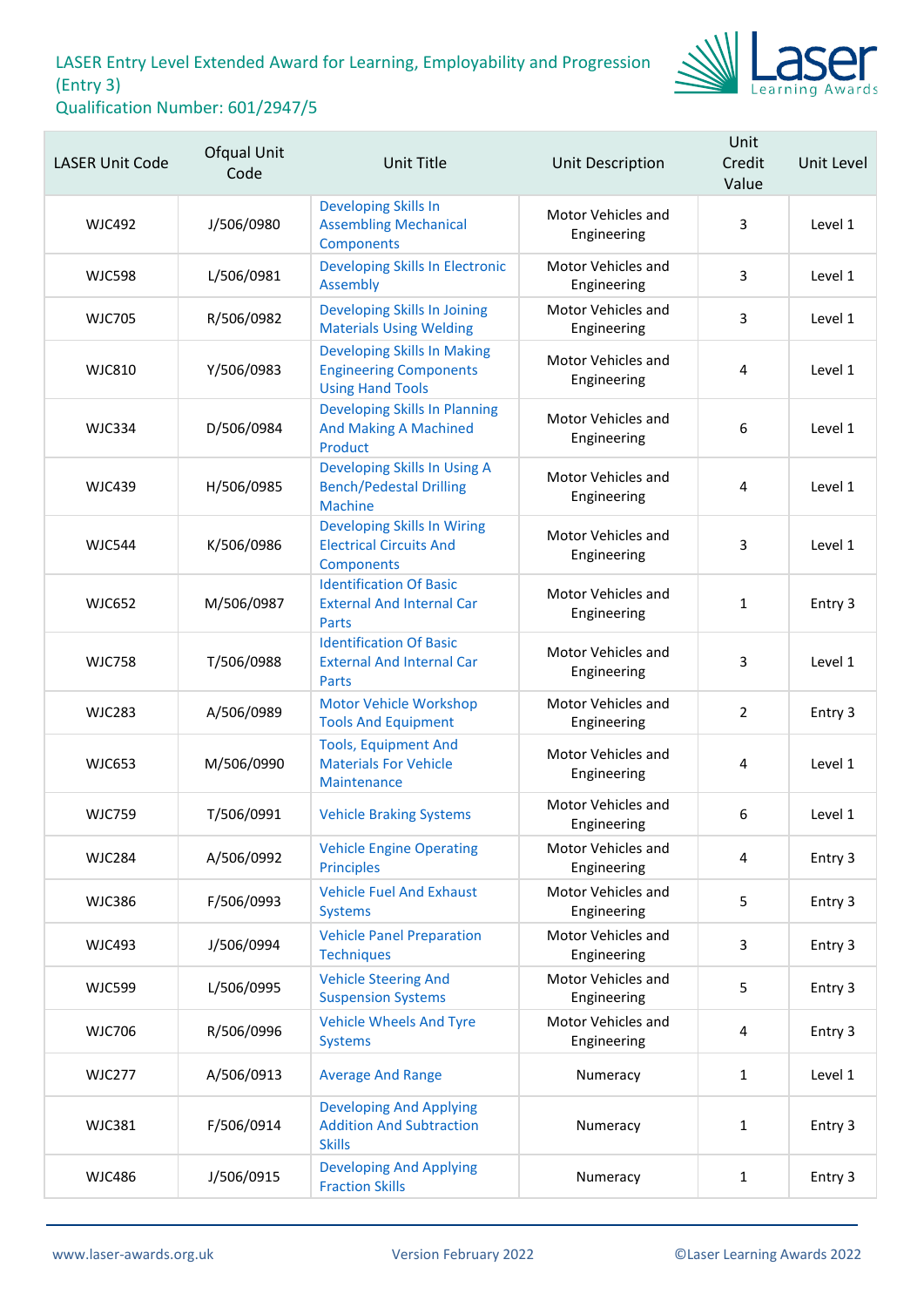

| <b>LASER Unit Code</b> | Ofqual Unit<br>Code | <b>Unit Title</b>                                                                           | Unit Description | Unit<br>Credit<br>Value | Unit Level |
|------------------------|---------------------|---------------------------------------------------------------------------------------------|------------------|-------------------------|------------|
| <b>WJC592</b>          | L/506/0916          | <b>Developing And Applying</b><br><b>Shape And Space Skills</b>                             | Numeracy         | 1                       | Entry 3    |
| <b>WJC698</b>          | R/506/0917          | <b>Dividing Whole Numbers</b>                                                               | Numeracy         | $\mathbf{1}$            | Entry 3    |
| <b>WJC804</b>          | Y/506/0918          | <b>Measure: Capacity And</b><br>Temperature                                                 | Numeracy         | 1                       | Entry 3    |
| <b>WJC329</b>          | D/506/0919          | <b>Measure: Distance And</b><br>Length                                                      | Numeracy         | 1                       | Entry 3    |
| <b>WJC699</b>          | R/506/0920          | <b>Measure: Time And</b><br>Temperature                                                     | Numeracy         | $\overline{2}$          | Level 1    |
| <b>WJC805</b>          | Y/506/0921          | <b>Measure: Weight</b>                                                                      | Numeracy         | $\mathbf{1}$            | Entry 3    |
| <b>WJC330</b>          | D/506/0922          | Money: Adding And<br>Subtracting                                                            | Numeracy         | 1                       | Entry 3    |
| <b>WJC434</b>          | H/506/0923          | <b>Multiplying Whole Numbers</b>                                                            | Numeracy         | $\mathbf{1}$            | Entry 3    |
| <b>WJC538</b>          | K/506/0924          | Probability                                                                                 | Numeracy         | 1                       | Level 1    |
| <b>WJC648</b>          | M/506/0925          | <b>Tackling Number Problems</b>                                                             | Numeracy         | $\mathbf{1}$            | Level 1    |
| <b>WJC755</b>          | T/506/0926          | <b>Time</b>                                                                                 | Numeracy         | $\mathbf{1}$            | Entry 3    |
| <b>WJC278</b>          | A/506/0927          | <b>Understanding And Using 2D</b><br><b>Shapes</b>                                          | Numeracy         | 1                       | Level 1    |
| <b>WJC382</b>          | F/506/0928          | <b>Understanding And Using</b><br><b>Decimals</b>                                           | Numeracy         | $\overline{2}$          | Level 1    |
| <b>WJC487</b>          | J/506/0929          | <b>Understanding And Using</b><br><b>Fractions</b>                                          | Numeracy         | $\overline{2}$          | Level 1    |
| <b>WJC279</b>          | A/506/0930          | <b>Understanding And Using</b><br>Percentages                                               | Numeracy         | $\overline{2}$          | Level 1    |
| <b>WJC383</b>          | F/506/0931          | <b>Understanding Length,</b><br><b>Weight And Capacity</b>                                  | Numeracy         | $\mathbf{1}$            | Level 1    |
| <b>WJC488</b>          | J/506/0932          | <b>Understanding Numbers</b>                                                                | Numeracy         | $\overline{2}$          | Level 1    |
| <b>WJC593</b>          | L/506/0933          | <b>Understanding Perimeter And</b><br>Area                                                  | Numeracy         | $\mathbf{1}$            | Level 1    |
| <b>WJC700</b>          | R/506/0934          | <b>Understanding Volume</b>                                                                 | Numeracy         | 1                       | Level 1    |
| <b>WJC806</b>          | Y/506/0935          | <b>Using Addition And</b><br>Subtraction                                                    | Numeracy         | $\mathbf{1}$            | Entry 3    |
| <b>WJC331</b>          | D/506/0936          | <b>Using Calculations: Addition</b><br><b>And Subtraction Of Whole</b><br><b>Numbers</b>    | Numeracy         | $\mathbf{1}$            | Level 1    |
| <b>WJC435</b>          | H/506/0937          | <b>Using Calculations:</b><br><b>Multiplication And Division Of</b><br><b>Whole Numbers</b> | Numeracy         | $\overline{2}$          | Level 1    |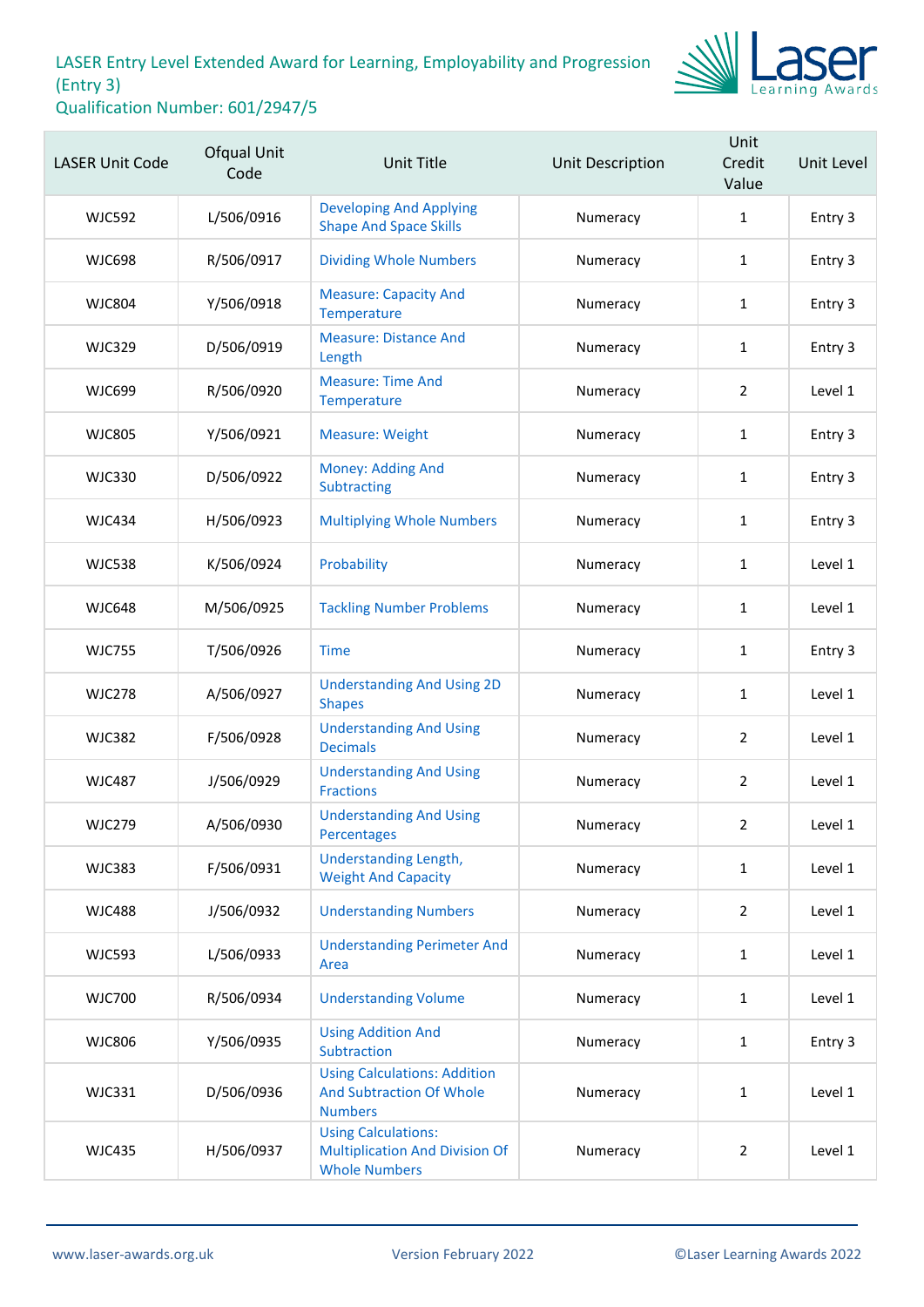

| <b>LASER Unit Code</b> | Ofqual Unit<br>Code | <b>Unit Title</b>                                                                           | Unit Description | Unit<br>Credit<br>Value | Unit Level |
|------------------------|---------------------|---------------------------------------------------------------------------------------------|------------------|-------------------------|------------|
| <b>WJC500</b>          | J/506/1062          | <b>Accounting In A Professional</b><br>Environment                                          | Other            | 3                       | Level 1    |
| <b>WJC605</b>          | L/506/1063          | <b>Book-Keeping</b>                                                                         | Other            | 3                       | Level 1    |
| <b>WJC712</b>          | R/506/1064          | <b>Creative Media Production</b><br><b>Skills</b>                                           | Other            | 4                       | Level 1    |
| <b>WJC818</b>          | Y/506/1065          | <b>Fundraising</b>                                                                          | Other            | 3                       | Level 1    |
| <b>WJC342</b>          | D/506/1066          | <b>ICT System Operation</b>                                                                 | Other            | 6                       | Level 1    |
| <b>WJC446</b>          | H/506/1067          | <b>Investigating Employment</b><br><b>Opportunities In The</b><br><b>Uniformed Services</b> | Other            | 3                       | Level 1    |
| <b>WJC550</b>          | K/506/1071          | <b>Job Opportunities In Creative</b><br><b>Media</b>                                        | Other            | 3                       | Level 1    |
| <b>WJC660</b>          | M/506/1072          | <b>Marketing</b>                                                                            | Other            | 3                       | Level 1    |
| <b>WJC766</b>          | T/506/1073          | <b>Principles Of Cleaning Work</b>                                                          | Other            | 3                       | Level 1    |
| <b>WJC291</b>          | A/506/1074          | <b>Public Service Careers</b>                                                               | Other            | $\overline{3}$          | Level 1    |
| <b>WJC393</b>          | F/506/1075          | <b>Social Media</b>                                                                         | Other            | 3                       | Level 1    |
| <b>WJC714</b>          | R/506/1081          | <b>Supported Employment</b>                                                                 | Other            | 6                       | Entry 2    |
| <b>WJC819</b>          | Y/506/1082          | <b>Supported Employment</b>                                                                 | Other            | $\boldsymbol{6}$        | Entry 3    |
| <b>WJC501</b>          | J/506/1076          | The UK Tourism Industry                                                                     | Other            | $\overline{2}$          | Level 1    |
| WJC606                 | L/506/1077          | <b>Working In The Cleaning</b><br>Industry                                                  | Other            | $\mathbf{1}$            | Level 1    |
| <b>WJC713</b>          | R/506/1078          | <b>Working In Travel And</b><br><b>Tourism</b>                                              | Other            | $\overline{3}$          | Level 1    |
| <b>WJC607</b>          | L/506/1080          | <b>Working With ICT Hardware</b><br><b>And Equipment</b>                                    | Other            | 6                       | Level 1    |
| WJC691                 | R/506/0822          | <b>Acoustic Recording</b><br><b>Techniques</b>                                              | Performing Arts  | 6                       | Level 1    |
| <b>WJG554</b>          | T/617/3897          | <b>Composing Music</b>                                                                      | Performing Arts  | $\boldsymbol{6}$        | Level 1    |
| <b>WJC428</b>          | H/506/0825          | <b>Developing DJing Skills</b>                                                              | Performing Arts  | 3                       | Level 1    |
| <b>WJG557</b>          | T/617/3902          | <b>Developing Music Skills For</b><br>Solo Performance                                      | Performing Arts  | 6                       | Level 1    |
| <b>WJC640</b>          | M/506/0827          | <b>Developing Musical Ensemble</b><br><b>Skills</b>                                         | Performing Arts  | $\boldsymbol{6}$        | Level 1    |
| <b>WJC747</b>          | T/506/0828          | <b>Developing Oral Storytelling</b><br><b>Skills For Performance</b>                        | Performing Arts  | 3                       | Level 1    |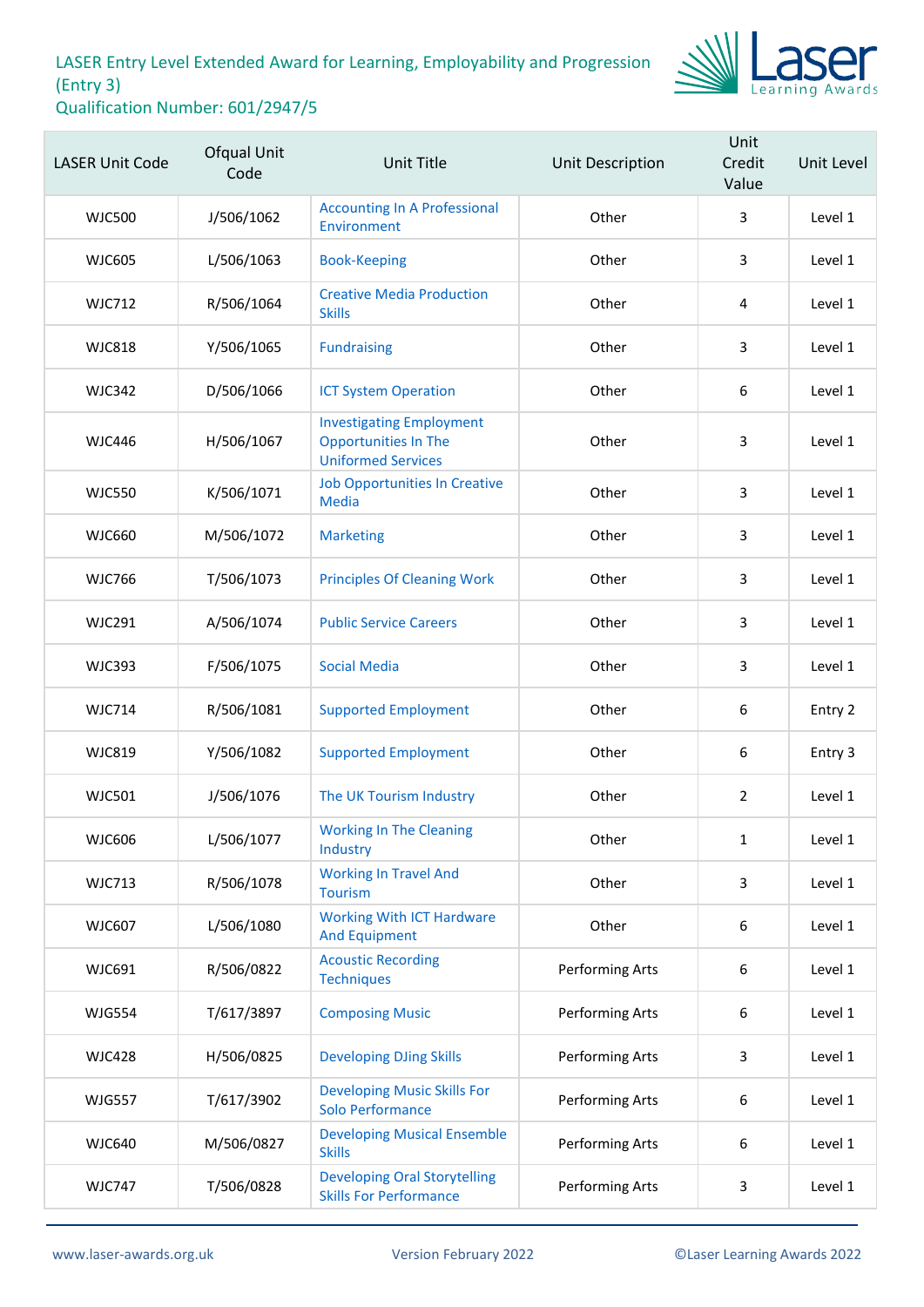

| <b>LASER Unit Code</b> | Ofqual Unit<br>Code | <b>Unit Title</b>                                                                                                    | Unit Description               | Unit<br>Credit<br>Value | Unit Level |
|------------------------|---------------------|----------------------------------------------------------------------------------------------------------------------|--------------------------------|-------------------------|------------|
| <b>WJC641</b>          | M/506/0830          | <b>Developing Performance</b><br><b>Improvisation Techniques</b>                                                     | Performing Arts                | 3                       | Level 1    |
| <b>WJC692</b>          | R/506/0836          | <b>Developing Technical Skills</b><br>For Performance In The Arts                                                    | Performing Arts                | 3                       | Level 1    |
| <b>WJC323</b>          | D/506/0838          | <b>Musical Theatre</b>                                                                                               | Performing Arts                | 3                       | Level 1    |
| <b>WJC429</b>          | H/506/0839          | <b>Performance Skills</b>                                                                                            | Performing Arts                | 3                       | Entry 3    |
| <b>WJC324</b>          | D/506/0841          | <b>Performing Physical Theatre</b>                                                                                   | Performing Arts                | 3                       | Level 1    |
| <b>WJC642</b>          | M/506/0844          | <b>Physical Performance Skills</b>                                                                                   | Performing Arts                | 3                       | Entry 3    |
| <b>WJC749</b>          | T/506/0845          | <b>Rehearsing For A Production</b>                                                                                   | Performing Arts                | 3                       | Level 1    |
| <b>WJC375</b>          | F/506/0847          | Song Writing Skills In Popular<br><b>Music</b>                                                                       | Performing Arts                | 6                       | Level 1    |
| <b>WJG573</b>          | M/617/3901          | <b>Sound And Audio Production</b><br><b>Skills</b>                                                                   | Performing Arts                | 3                       | Level 1    |
| <b>WJC588</b>          | L/506/0852          | <b>Understanding The Use Of</b><br><b>Digital Sampling Techniques</b><br>For Composing And Producing<br><b>Music</b> | Performing Arts                | 3                       | Level 1    |
| <b>WJC693</b>          | R/506/0853          | Using The Internet As A<br><b>Medium For Music</b>                                                                   | Performing Arts                | 3                       | Level 1    |
| <b>WJC625</b>          | M/506/0617          | <b>Accessing Public Transport</b>                                                                                    | Personal Safety and<br>Hygiene | 3                       | Entry 3    |
| <b>WJC731</b>          | T/506/0618          | <b>Care Of A Wheeled Vehicle</b><br>For The Purposes Of Safety                                                       | Personal Safety and<br>Hygiene | $\overline{2}$          | Level 1    |
| <b>WJC626</b>          | M/506/0620          | <b>Developing Personal Hygiene</b><br><b>Skills For Hands And Feet</b>                                               | Personal Safety and<br>Hygiene | $\mathbf{1}$            | Entry 3    |
| <b>WJC732</b>          | T/506/0621          | <b>Developing Personal Hygiene</b><br><b>Skills For Oral Health</b>                                                  | Personal Safety and<br>Hygiene | $\mathbf{1}$            | Entry 3    |
| <b>WJC462</b>          | J/506/0624          | <b>Developing Skills For Hygiene</b><br><b>And Health</b>                                                            | Personal Safety and<br>Hygiene | 3                       | Entry 3    |
| <b>WJC415</b>          | H/506/0629          | <b>Emergency And Basic Fire</b><br><b>Awareness</b>                                                                  | Personal Safety and<br>Hygiene | $\overline{2}$          | Level 1    |
| <b>WJC254</b>          | A/506/0636          | <b>Food Hygiene</b>                                                                                                  | Personal Safety and<br>Hygiene | $\overline{2}$          | Level 1    |
| <b>WJC570</b>          | L/506/0639          | Food Hygiene, Safety And<br><b>Storage</b>                                                                           | Personal Safety and<br>Hygiene | 3                       | Entry 3    |
| <b>WJC464</b>          | J/506/0641          | <b>Health And Safety Awareness</b>                                                                                   | Personal Safety and<br>Hygiene | $\mathbf{1}$            | Entry 3    |
| <b>WJC608</b>          | M/506/0083          | <b>Health And Safety In A</b><br><b>Practical Environment</b>                                                        | Personal Safety and<br>Hygiene | $\mathbf{1}$            | Level 1    |
| <b>WJC571</b>          | L/506/0642          | <b>Mobility And Orientation For</b><br><b>Learners With Additional</b><br><b>Needs</b>                               | Personal Safety and<br>Hygiene | 3                       | Level 1    |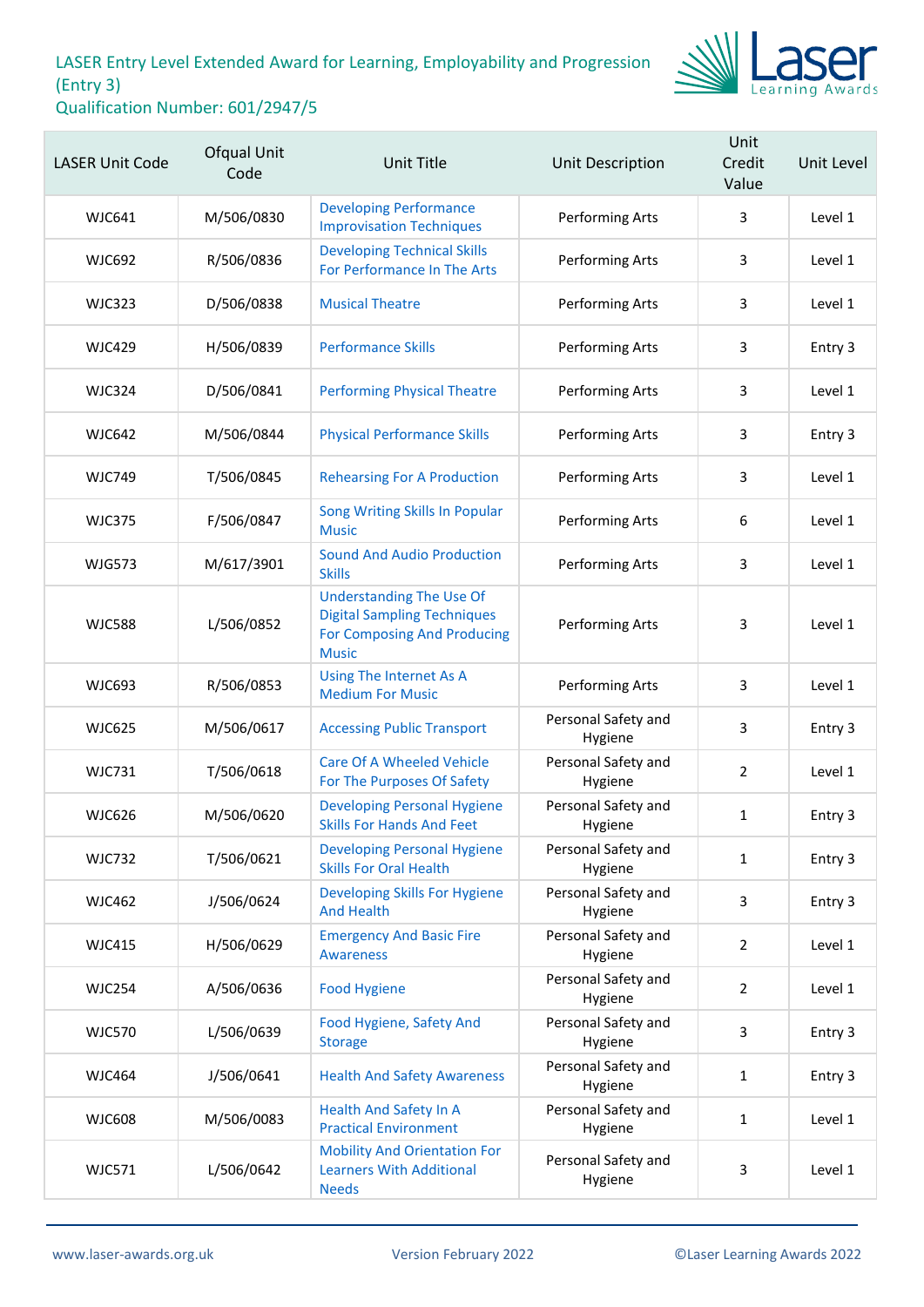

| <b>LASER Unit Code</b> | Ofqual Unit<br>Code | <b>Unit Title</b>                                                    | Unit Description               | Unit<br>Credit<br>Value | Unit Level |
|------------------------|---------------------|----------------------------------------------------------------------|--------------------------------|-------------------------|------------|
| <b>WJC784</b>          | Y/506/0644          | <b>Personal Body Hygiene</b><br><b>Awareness</b>                     | Personal Safety and<br>Hygiene | $\mathbf{1}$            | Entry 3    |
| <b>WJC417</b>          | H/506/0646          | <b>Road Safety For Pedestrians</b>                                   | Personal Safety and<br>Hygiene | 3                       | Entry 3    |
| <b>WJC628</b>          | M/506/0648          | <b>Using An Ordnance Survey</b><br>Map                               | Personal Safety and<br>Hygiene | $\overline{2}$          | Level 1    |
| <b>WJC368</b>          | F/506/0749          | <b>College Induction</b>                                             | Preparing to Learn             | 3                       | Entry 2    |
| <b>WJC740</b>          | T/506/0750          | <b>College Induction</b>                                             | Preparing to Learn             | 3                       | Entry 3    |
| <b>WJC264</b>          | A/506/0751          | <b>College Induction</b>                                             | Preparing to Learn             | 3                       | Level 1    |
| <b>WJC578</b>          | L/506/0754          | <b>Developing A Personal</b><br><b>Learning Programme</b>            | Preparing to Learn             | 3                       | Entry 3    |
| <b>WJC792</b>          | Y/506/0756          | <b>Developing A Personal</b><br><b>Learning Programme</b>            | Preparing to Learn             | 3                       | Level 1    |
| <b>WJC527</b>          | K/506/0759          | <b>Developing Personal Learning</b><br><b>Skills</b>                 | Preparing to Learn             | 6                       | Level 1    |
| <b>WJC635</b>          | M/506/0763          | <b>Developing Personal Study</b><br><b>Skills</b>                    | Preparing to Learn             | 3                       | Entry 3    |
| <b>WJC370</b>          | F/506/0766          | <b>Induction To Study</b>                                            | Preparing to Learn             | 3                       | Level 1    |
| <b>WJC472</b>          | J/506/0767          | <b>Introduction To A Training</b><br>Course                          | Preparing to Learn             | 3                       | Entry 3    |
| <b>WJC579</b>          | L/506/0768          | <b>Introduction To A Training</b><br>Course                          | Preparing to Learn             | 3                       | Level 1    |
| <b>WJC686</b>          | R/506/0769          | <b>Making Choices About</b><br>Learning                              | Preparing to Learn             | 3                       | Level 1    |
| <b>WJC580</b>          | L/506/0771          | <b>Return To Learning</b>                                            | Preparing to Learn             | 3                       | Level 1    |
| <b>WJC687</b>          | R/506/0772          | <b>Setting Learning Goals</b>                                        | Preparing to Learn             | 3                       | Level 1    |
| <b>WJC793</b>          | Y/506/0773          | <b>Understanding And Achieving</b><br><b>Personal Learning Goals</b> | Preparing to Learn             | 3                       | Entry 3    |
| <b>WJC681</b>          | R/506/0710          | <b>Developing Parenting Skills</b>                                   | Relationships and<br>Parenting | 3                       | Entry 3    |
| <b>WJC314</b>          | D/506/0712          | <b>Managing Own Personal</b><br><b>Relationships With Others</b>     | Relationships and<br>Parenting | 3                       | Level 1    |
| <b>WJC523</b>          | K/506/0714          | <b>Managing Social Relationships</b>                                 | Relationships and<br>Parenting | $\overline{2}$          | Entry 3    |
| <b>WJC632</b>          | M/506/0715          | <b>Parenting Skills</b>                                              | Relationships and<br>Parenting | 3                       | Level 1    |
| <b>WJC737</b>          | T/506/0716          | <b>Positive Parenting Skills</b>                                     | Relationships and<br>Parenting | 3                       | Level 1    |
| <b>WJC260</b>          | A/506/0717          | <b>Sex And Relationship</b><br>Education                             | Relationships and<br>Parenting | 3                       | Level 1    |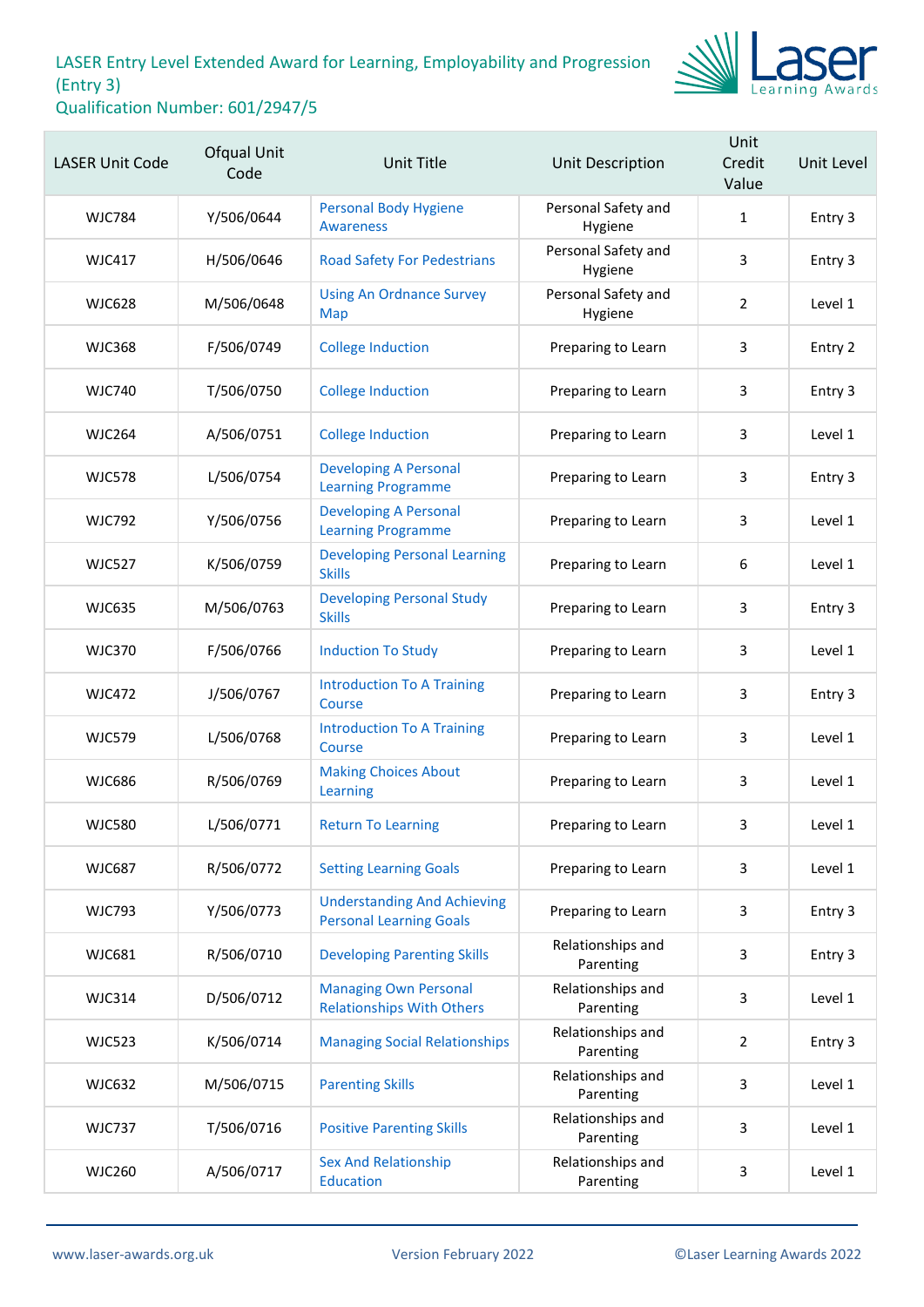

| <b>LASER Unit Code</b> | Ofqual Unit<br>Code | <b>Unit Title</b>                                                              | Unit Description                         | Unit<br>Credit<br>Value | Unit Level |
|------------------------|---------------------|--------------------------------------------------------------------------------|------------------------------------------|-------------------------|------------|
| <b>WJC366</b>          | F/506/0718          | <b>The Rights And</b><br><b>Responsibilities Of Parenting</b>                  | Relationships and<br>Parenting           | 3                       | Level 1    |
| <b>WJC469</b>          | J/506/0719          | <b>Understanding Family</b><br>Relationships                                   | Relationships and<br>Parenting           | 3                       | Entry 3    |
| <b>WJC261</b>          | A/506/0720          | <b>Understanding Family</b><br>Relationships                                   | Relationships and<br>Parenting           | 3                       | Level 1    |
| <b>WJG574</b>          | K/617/3833          | <b>Understanding Family</b><br>Relationships                                   | Relationships and<br>Parenting           | 3                       | Level 2    |
| <b>WJC575</b>          | L/506/0723          | <b>Understanding Relationships</b>                                             | Relationships and<br>Parenting           | 3                       | Entry 3    |
| <b>WJC682</b>          | R/506/0724          | <b>Understanding Your</b><br><b>Pregnancy And Preparation</b><br>For Your Baby | Relationships and<br>Parenting           | 3                       | Level 1    |
| <b>WJC789</b>          | Y/506/0725          | <b>Young Parenthood</b>                                                        | Relationships and<br>Parenting           | $\overline{2}$          | Entry 3    |
| <b>WJC524</b>          | K/506/0728          | <b>Young Parenthood</b>                                                        | Relationships and<br>Parenting           | $\overline{2}$          | Level 1    |
| <b>WJC762</b>          | T/506/1025          | <b>Assembling Orders For</b><br><b>Dispatch In A Logistics</b><br>Environment  | Retail, Warehousing and<br>Manufacturing | 3                       | Level 1    |
| <b>WJC287</b>          | A/506/1026          | <b>Displaying Merchandise</b>                                                  | Retail, Warehousing and<br>Manufacturing | 3                       | Entry 3    |
| <b>WJC496</b>          | J/506/1028          | <b>Handling Money In A Sales</b><br><b>Situation</b>                           | Retail, Warehousing and<br>Manufacturing | 3                       | Entry 3    |
| <b>WJC602</b>          | L/506/1029          | Handling Stock In A Retail<br>Environment                                      | Retail, Warehousing and<br>Manufacturing | 3                       | Entry 3    |
| <b>WJC497</b>          | J/506/1031          | Keeping The Work Area Clean,<br>Tidy And Safe In A Retail<br>Environment       | Retail, Warehousing and<br>Manufacturing | 3                       | Entry 3    |
| <b>WJC709</b>          | R/506/1033          | Looking After Customers In A<br><b>Retail Environment</b>                      | Retail, Warehousing and<br>Manufacturing | 3                       | Entry 3    |
| <b>WJC339</b>          | D/506/1035          | <b>Moving Or Handling Goods</b><br><b>Manually</b>                             | Retail, Warehousing and<br>Manufacturing | $\overline{2}$          | Level 1    |
| <b>WJC444</b>          | H/506/1036          | <b>Picking Goods</b>                                                           | Retail, Warehousing and<br>Manufacturing | $\overline{2}$          | Level 1    |
| <b>WJG570</b>          | J/617/3824          | <b>Production Skills In</b><br>Manufacturing                                   | Retail, Warehousing and<br>Manufacturing | 3                       | Entry 3    |
| WJG571                 | D/617/3828          | <b>Receiving Goods</b>                                                         | Retail, Warehousing and<br>Manufacturing | 3                       | Level 1    |
| <b>WJC658</b>          | M/506/1041          | <b>Sorting Goods And Materials</b><br>For Recycling Or Disposal                | Retail, Warehousing and<br>Manufacturing | 3                       | Level 1    |
| <b>WJC288</b>          | A/506/1043          | <b>Understanding Customer</b><br><b>Service</b>                                | Retail, Warehousing and<br>Manufacturing | 3                       | Level 1    |
| <b>WJC764</b>          | T/506/1042          | <b>Understanding Customer</b><br><b>Service In The Retail Sector</b>           | Retail, Warehousing and<br>Manufacturing | 3                       | Level 1    |
| <b>WJC390</b>          | F/506/1044          | <b>Understanding Manufacturing</b>                                             | Retail, Warehousing and<br>Manufacturing | 3                       | Level 1    |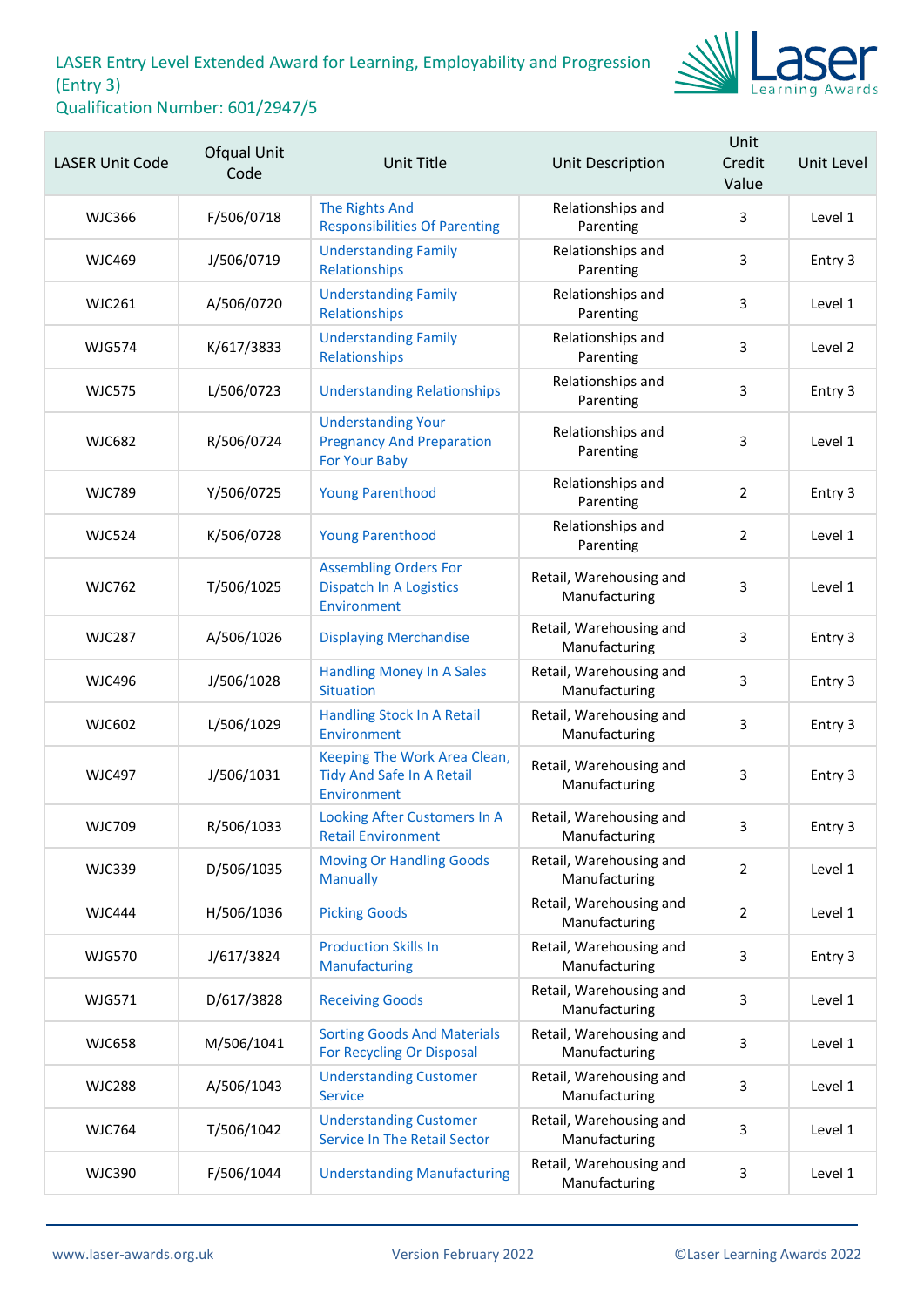

| <b>LASER Unit Code</b> | Ofqual Unit<br>Code | Unit Title                                                                   | <b>Unit Description</b>                              | Unit<br>Credit<br>Value | Unit Level |
|------------------------|---------------------|------------------------------------------------------------------------------|------------------------------------------------------|-------------------------|------------|
| <b>WJC498</b>          | J/506/1045          | <b>Understanding The Business</b><br><b>Of Retail</b>                        | Retail, Warehousing and<br>Manufacturing             | 3                       | Level 1    |
| <b>WJC604</b>          | L/506/1046          | <b>Understanding The Retail</b><br><b>Selling Process</b>                    | Retail, Warehousing and<br>Manufacturing             | 3                       | Level 1    |
| <b>WJC710</b>          | R/506/1047          | <b>Wrapping And Packing Goods</b>                                            | Retail, Warehousing and<br>Manufacturing             | $\overline{2}$          | Entry 3    |
| WJC629                 | M/506/0651          | <b>Building Confidence And Self</b><br>Esteem                                | Self-Awareness, Self<br><b>Esteem and Confidence</b> | $\overline{2}$          | Entry 3    |
| <b>WJC734</b>          | T/506/0652          | <b>Coping Strategies</b>                                                     | Self-Awareness, Self<br><b>Esteem and Confidence</b> | 3                       | Level 1    |
| <b>WJC255</b>          | A/506/0653          | <b>Developing Personal</b><br><b>Confidence And Self</b><br><b>Awareness</b> | Self-Awareness, Self<br><b>Esteem and Confidence</b> | 3                       | Level 1    |
| <b>WJC361</b>          | F/506/0654          | <b>Developing Personal</b><br><b>Confidence And Self</b><br><b>Awareness</b> | Self-Awareness, Self<br><b>Esteem and Confidence</b> | 3                       | Level 2    |
| <b>WJC465</b>          | J/506/0655          | <b>Emotional Intelligence</b>                                                | Self-Awareness, Self<br><b>Esteem and Confidence</b> | 3                       | Entry 3    |
| <b>WJC572</b>          | L/506/0656          | <b>Improving Own Confidence</b>                                              | Self-Awareness, Self<br><b>Esteem and Confidence</b> | 3                       | Level 1    |
| <b>WJC678</b>          | R/506/0657          | <b>Understanding And Managing</b><br><b>Anger And Aggression</b>             | Self-Awareness, Self<br><b>Esteem and Confidence</b> | 3                       | Level 1    |
| <b>WJC785</b>          | Y/506/0658          | <b>Understanding And</b><br><b>Transforming Own Behaviour</b>                | Self-Awareness, Self<br><b>Esteem and Confidence</b> | 3                       | Level 1    |
| <b>WJC310</b>          | D/506/0659          | <b>Understanding Own Response</b><br>To Body Image                           | Self-Awareness, Self<br><b>Esteem and Confidence</b> | $\overline{2}$          | Level 1    |
| <b>WJC679</b>          | R/506/0660          | <b>Understanding Personal And</b><br><b>Interpersonal Conflict</b>           | Self-Awareness, Self<br><b>Esteem and Confidence</b> | 3                       | Level 1    |
| <b>WJC573</b>          | L/506/0673          | <b>Understanding Personal</b><br><b>Awareness</b>                            | Self-Awareness, Self<br><b>Esteem and Confidence</b> | 3                       | Level 1    |
| <b>WJC520</b>          | K/506/0678          | <b>Understanding Self And</b><br><b>Others</b>                               | Self-Awareness, Self<br><b>Esteem and Confidence</b> | 3                       | Entry 3    |
| <b>WJC483</b>          | J/506/0882          | <b>Understanding Self In Conflict</b>                                        | Self-Awareness, Self<br><b>Esteem and Confidence</b> | 3                       | Level 1    |
| WJC630                 | M/506/0679          | <b>Understanding The Victim</b>                                              | Self-Awareness, Self<br><b>Esteem and Confidence</b> | 3                       | Level 1    |
| <b>WJC569</b>          | L/506/0611          | <b>Domestic Abuse Awareness</b>                                              | Social Issues                                        | 3                       | Level 1    |
| <b>WJC414</b>          | H/506/0615          | <b>Understanding Cultural</b><br><b>Differences</b>                          | Social Issues                                        | 3                       | Entry 3    |
| <b>WJC359</b>          | F/506/0623          | <b>Understanding Discrimination</b>                                          | Social Issues                                        | 3                       | Entry 3    |
| <b>WJC783</b>          | Y/506/0627          | <b>Understanding Diversity In</b><br>Society                                 | Social Issues                                        | 3                       | Entry 3    |
| <b>WJC308</b>          | D/506/0631          | <b>Understanding Diversity In</b><br>Society                                 | Social Issues                                        | 3                       | Level 1    |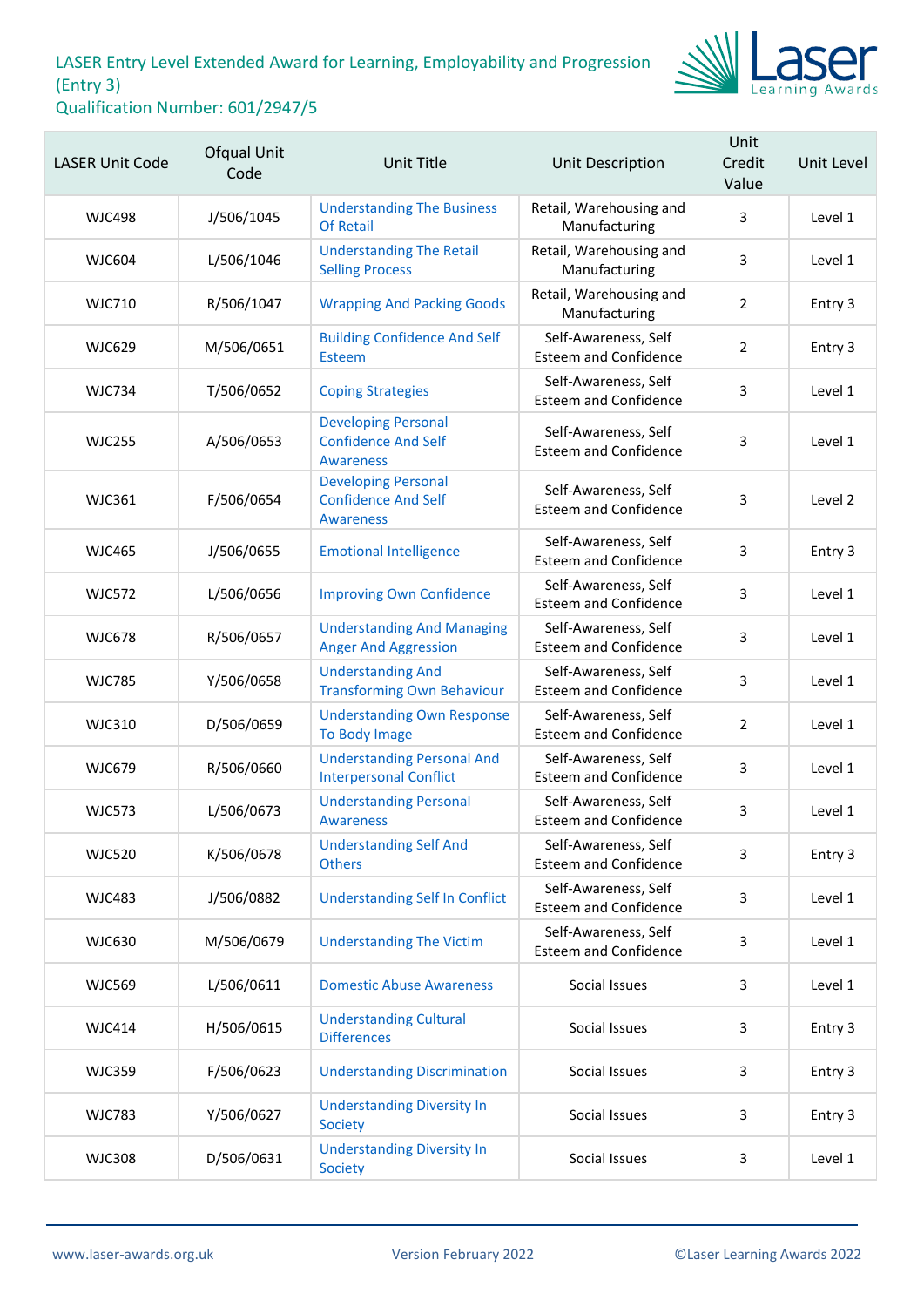

| <b>LASER Unit Code</b> | Ofqual Unit<br>Code | <b>Unit Title</b>                                              | Unit Description         | Unit<br>Credit<br>Value | Unit Level |
|------------------------|---------------------|----------------------------------------------------------------|--------------------------|-------------------------|------------|
| <b>WJC416</b>          | H/506/0632          | <b>Understanding Eating</b><br><b>Disorders</b>                | Social Issues            | 1                       | Level 1    |
| WJC627                 | M/506/0634          | <b>Understanding Equal</b><br>Opportunities                    | Social Issues            | 3                       | Level 1    |
| <b>WJC463</b>          | J/506/0638          | <b>Understanding Prejudice And</b><br><b>Discrimination</b>    | Social Issues            | 3                       | Level 1    |
| <b>WJC360</b>          | F/506/0640          | <b>Understanding Prejudice And</b><br><b>Discrimination</b>    | Social Issues            | 3                       | Level 2    |
| <b>WJC677</b>          | R/506/0643          | <b>Understanding The Issue Of</b><br><b>Obesity</b>            | Social Issues            | 2                       | Level 1    |
| <b>WJC309</b>          | D/506/0645          | <b>Understanding The</b><br><b>Restorative Justice Process</b> | Social Issues            | 3                       | Level 1    |
| <b>WJC517</b>          | K/506/0647          | <b>Understanding Young People,</b><br><b>Law And Order</b>     | Social Issues            | 3                       | Entry 3    |
| <b>WJC733</b>          | T/506/0649          | <b>Understanding Young People,</b><br><b>Law And Order</b>     | Social Issues            | 3                       | Level 1    |
| <b>WJC518</b>          | K/506/0650          | <b>Understanding Young People,</b><br><b>Law And Order</b>     | Social Issues            | 3                       | Level 2    |
| <b>WJC539</b>          | K/506/0938          | <b>Careers In Sport And Active</b><br>Leisure                  | Sport and Active Leisure | 3                       | Level 1    |
| <b>WJC649</b>          | M/506/0939          | <b>Health And Fitness</b>                                      | Sport and Active Leisure | 3                       | Entry 3    |
| <b>WJC540</b>          | K/506/0941          | <b>How The Body Works</b>                                      | Sport and Active Leisure | 4                       | Level 1    |
| <b>WJC650</b>          | M/506/0942          | <b>Improving Own Fitness</b>                                   | Sport and Active Leisure | 3                       | Entry 3    |
| <b>WJC756</b>          | T/506/0943          | <b>Improving Personal Health</b><br><b>And Fitness</b>         | Sport and Active Leisure | 3                       | Entry 3    |
| <b>WJC280</b>          | A/506/0944          | <b>Indoor Team Games</b>                                       | Sport and Active Leisure | 3                       | Entry 3    |
| <b>WJC384</b>          | F/506/0945          | <b>Participating In Leisure</b><br><b>Activities</b>           | Sport and Active Leisure | 3                       | Entry 3    |
| <b>WJC489</b>          | J/506/0946          | <b>Planning A Trip To A Visitor</b><br>Attraction              | Sport and Active Leisure | 4                       | Level 1    |
| <b>WJC594</b>          | L/506/0947          | <b>Planning And Participating In</b><br><b>Short Walks</b>     | Sport and Active Leisure | 3                       | Entry 3    |
| <b>WJC701</b>          | R/506/0948          | <b>Planning Own Fitness</b><br>Programme                       | Sport and Active Leisure | 4                       | Level 1    |
| <b>WJC807</b>          | Y/506/0949          | <b>Risks And Hazards In Sport</b><br><b>And Active Leisure</b> | Sport and Active Leisure | 3                       | Level 1    |
| <b>WJC595</b>          | L/506/0950          | <b>Taking Part In Exercise And</b><br><b>Fitness</b>           | Sport and Active Leisure | 4                       | Level 1    |
| <b>WJC702</b>          | R/506/0951          | <b>Taking Part In Sport</b>                                    | Sport and Active Leisure | 3                       | Entry 3    |
| <b>WJC808</b>          | Y/506/0952          | <b>Taking Part In Sport</b>                                    | Sport and Active Leisure | 3                       | Level 1    |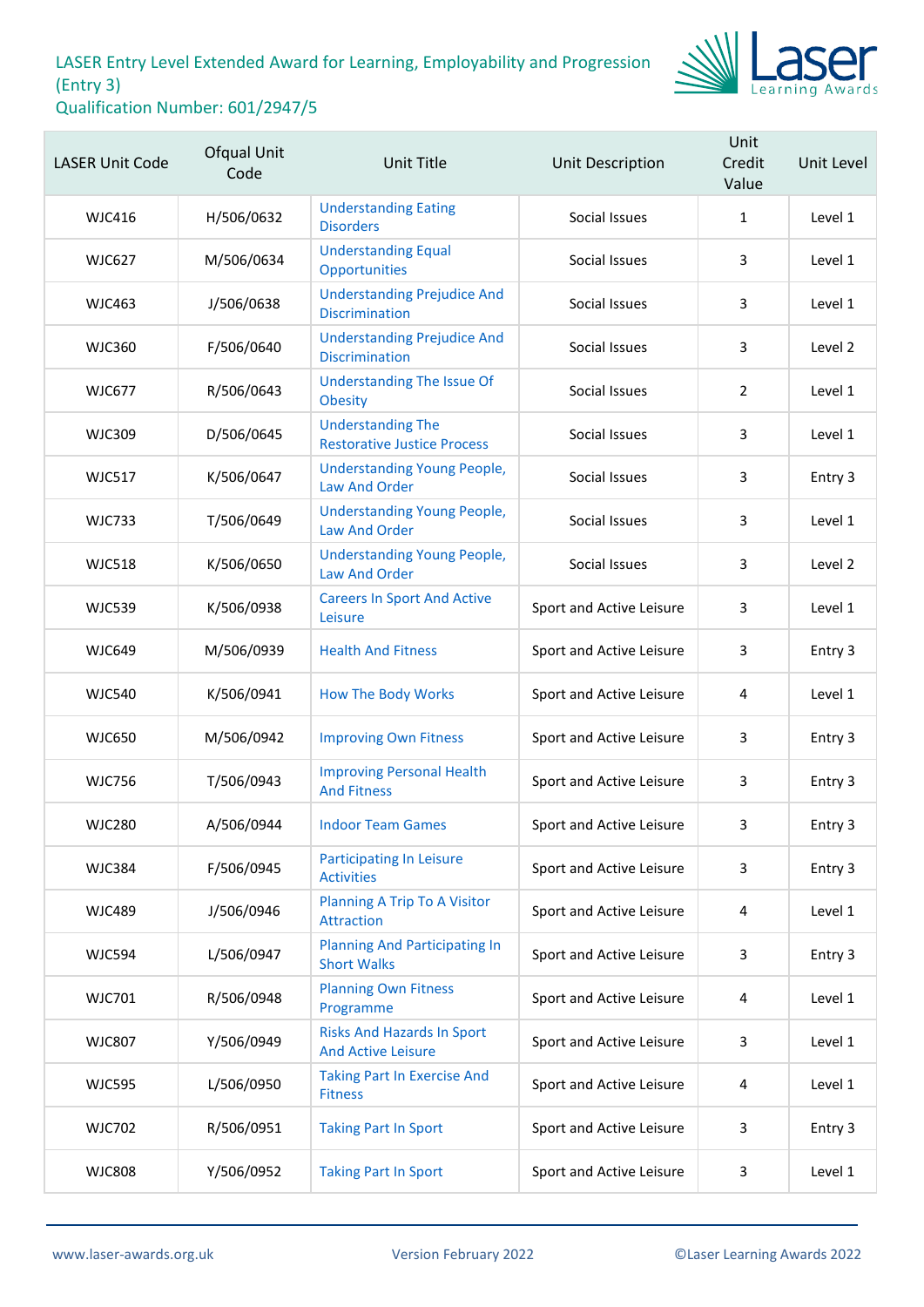

| <b>LASER Unit Code</b> | Ofqual Unit<br>Code | <b>Unit Title</b>                                                                   | Unit Description         | Unit<br>Credit<br>Value | Unit Level |
|------------------------|---------------------|-------------------------------------------------------------------------------------|--------------------------|-------------------------|------------|
| <b>WJC436</b>          | H/506/0954          | The Angling Environment                                                             | Sport and Active Leisure | 3                       | Entry 3    |
| <b>WJC541</b>          | K/506/0955          | <b>Understanding Nutrition,</b><br><b>Performance And Healthy</b><br><b>Eating</b>  | Sport and Active Leisure | 3                       | Level 1    |
| <b>WJC651</b>          | M/506/0956          | <b>Understanding Physical</b><br><b>Activity And Health</b>                         | Sport and Active Leisure | 6                       | Entry 3    |
| <b>WJC638</b>          | M/506/0794          | <b>Effective Skills, Qualities And</b><br><b>Attitudes For Learning And</b><br>Work | Work Experience          | 3                       | Entry 3    |
| <b>WJC744</b>          | T/506/0795          | <b>Learning Through Work</b><br><b>Experience</b>                                   | Work Experience          | 3                       | Entry 3    |
| <b>WJC268</b>          | A/506/0796          | <b>Learning Through Work</b><br><b>Experience</b>                                   | Work Experience          | 3                       | Level 1    |
| <b>WJC371</b>          | F/506/0797          | <b>Participating In A Vocational</b><br><b>Taster</b>                               | Work Experience          | 2                       | Entry 3    |
| <b>WJC502</b>          | K/506/0082          | <b>Participating In A Vocational</b><br><b>Taster</b>                               | Work Experience          | $\overline{2}$          | Level 1    |
| <b>WJC551</b>          | L/506/0107          | <b>Participating In A Vocational</b><br><b>Taster</b>                               | Work Experience          | 2                       | Level 2    |
| <b>WJC394</b>          | H/506/0081          | <b>Preparation For Work</b><br><b>Experience</b>                                    | Work Experience          | $\mathbf{1}$            | Entry 3    |
| <b>WJC474</b>          | J/506/0798          | <b>Understanding A Work</b><br><b>Experience Placement</b>                          | Work Experience          | 3                       | Entry 3    |
| <b>WJC582</b>          | L/506/0799          | <b>Understanding What</b><br><b>Volunteering Is About</b>                           | Work Experience          | $\mathbf{1}$            | Level 1    |
| <b>WJC745</b>          | T/506/0800          | Volunteering                                                                        | Work Experience          | $\overline{2}$          | Entry 3    |
| <b>WJC269</b>          | A/506/0801          | <b>Work Experience</b>                                                              | Work Experience          | 3                       | Level 1    |
| <b>WJC372</b>          | F/506/0802          | <b>Work-Based Experience</b>                                                        | Work Experience          | 3                       | Entry 3    |
| <b>WJC475</b>          | J/506/0803          | <b>Work-Based Experience</b>                                                        | <b>Work Experience</b>   | 3                       | Level 1    |
| <b>WJC583</b>          | L/506/0804          | <b>Work-Based Placement</b>                                                         | <b>Work Experience</b>   | 3                       | Level 1    |
| <b>WJC421</b>          | H/506/0730          | <b>Building A Personal Career</b><br>Portfolio                                      | <b>Work Preparation</b>  | 3                       | Level 1    |
| <b>WJC525</b>          | K/506/0731          | <b>Building A Personal Career</b><br>Portfolio                                      | <b>Work Preparation</b>  | 3                       | Level 2    |
| <b>WJC633</b>          | M/506/0732          | <b>Career Planning And Making</b><br><b>Applications</b>                            | <b>Work Preparation</b>  | 3                       | Entry 3    |
| <b>WJC738</b>          | T/506/0733          | <b>Career Preparation</b>                                                           | <b>Work Preparation</b>  | $\mathbf{1}$            | Entry 3    |
| <b>WJC576</b>          | L/506/0737          | <b>Career Preparation</b>                                                           | <b>Work Preparation</b>  | 1                       | Level 1    |